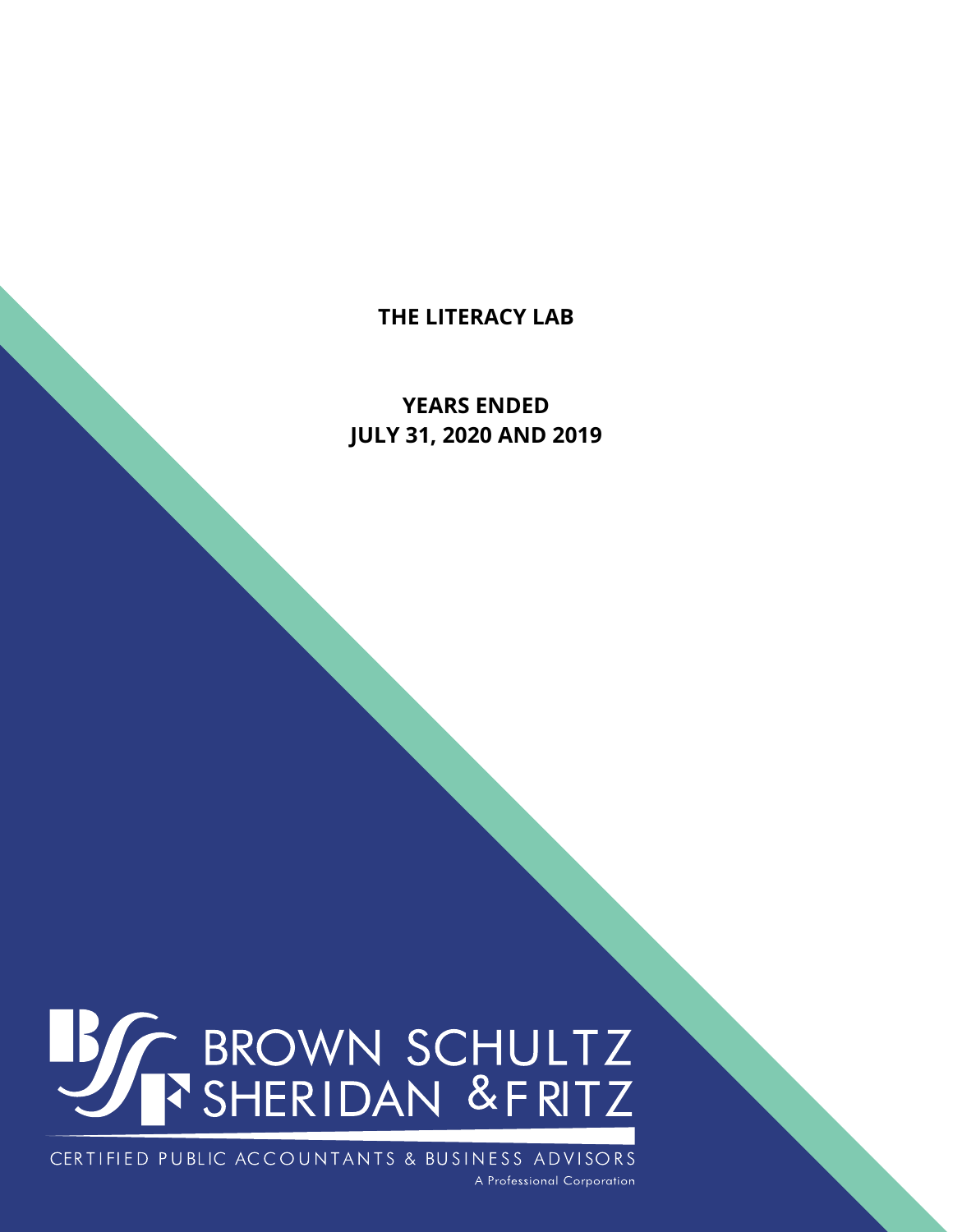# YEARS ENDED JULY 31, 2020 AND 2019

## TABLE OF CONTENTS

|                                                                                                                                                                                                                          | Page      |
|--------------------------------------------------------------------------------------------------------------------------------------------------------------------------------------------------------------------------|-----------|
| Independent auditor's report                                                                                                                                                                                             | $1 - 2$   |
| Financial statements:                                                                                                                                                                                                    |           |
| Statements of financial position                                                                                                                                                                                         | 3         |
| Statements of activities                                                                                                                                                                                                 | 4         |
| Statements of functional expenses                                                                                                                                                                                        | $5-6$     |
| Statements of cash flows                                                                                                                                                                                                 | 7         |
| Notes to financial statements                                                                                                                                                                                            | $8 - 20$  |
| Supplemental information:                                                                                                                                                                                                |           |
| Schedule of revenues and expenses - Department of Workforce<br>Development - Contract No. 44500-O18-IHL0024-01                                                                                                           | 21        |
| Schedule of expenditures of federal awards                                                                                                                                                                               | 22        |
| Notes to schedule of expenditures of federal awards                                                                                                                                                                      | 23        |
| Independent auditor's report on internal control over financial reporting and<br>on compliance and other matters based on an audit of financial statements<br>performed in accordance with Government Auditing Standards | 24-25     |
| Independent auditor's report on compliance for the major program and<br>on internal control over compliance required by the Uniform Guidance                                                                             | $26 - 27$ |
| Schedule of findings and questioned costs                                                                                                                                                                                | 28-29     |
| Summary schedule of prior audit findings                                                                                                                                                                                 | 30        |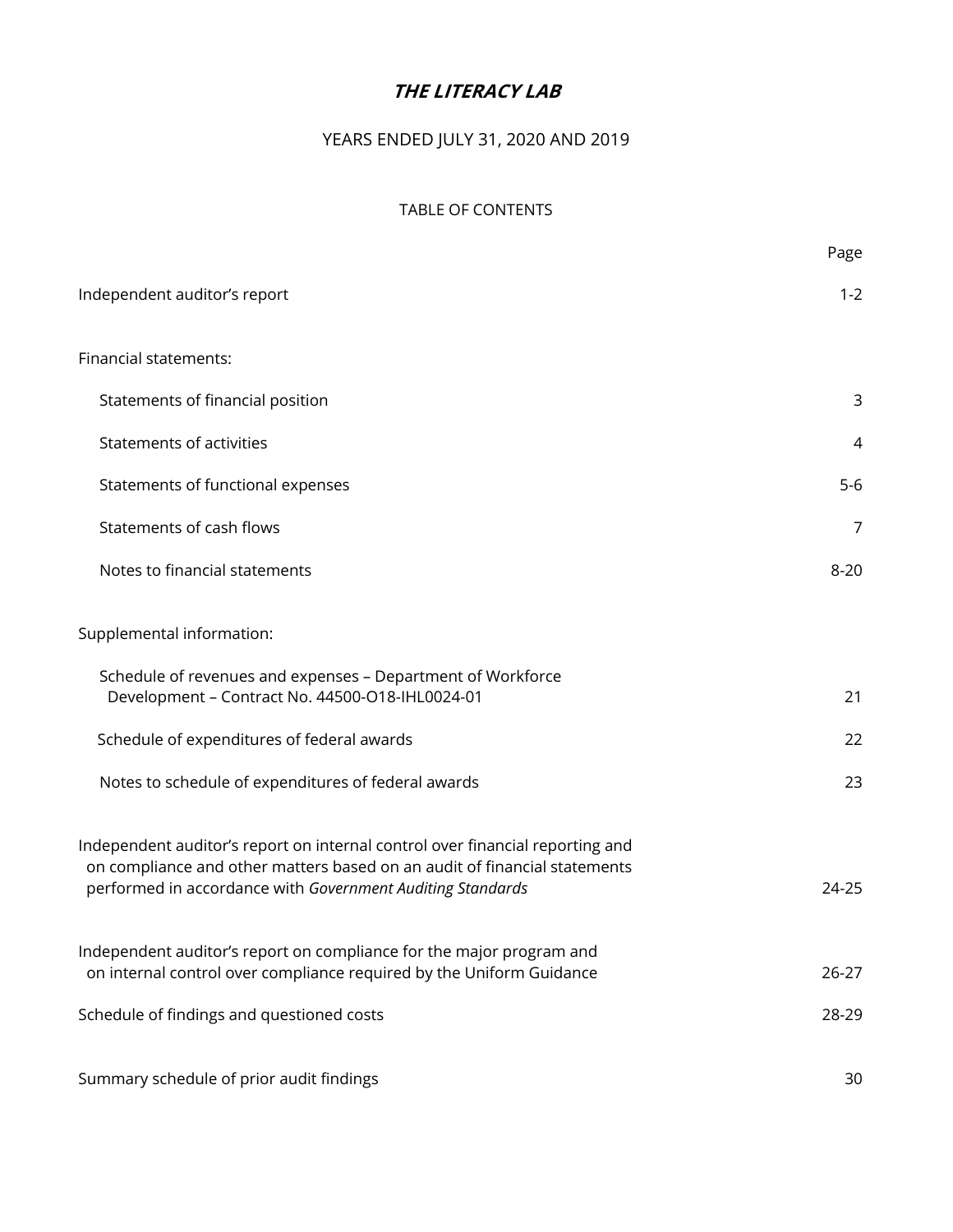

A Professional Corporation

Independent Auditor's Report

Board of Directors The Literacy Lab Washington, D.C.

#### **Report on the Financial Statements**

We have audited the accompanying financial statements of The Literacy Lab (the Organization) (a nonprofit organization), which comprise the statements of financial position as of July 31, 2020 and 2019 and the related statements of activities, functional expenses and cash flows for the years then ended and the related notes to the financial statements.

## **Management's Responsibility for the Financial Statements**

Management is responsible for the preparation and fair presentation of these financial statements in accordance with accounting principles generally accepted in the United States of America; this includes the design, implementation and maintenance of internal control relevant to the preparation and fair presentation of financial statements that are free from material misstatement whether due to fraud or error.

#### **Auditor's Responsibility**

Our responsibility is to express an opinion on these financial statements based on our audit. We conducted our audit in accordance with auditing standards generally accepted in the United States of America and the standards applicable to financial audits contained in *Government Auditing Standards*, issued by the Comptroller General of the United States. Those standards require that we plan and perform the audit to obtain reasonable assurance about whether the financial statements are free of material misstatement.

An audit involves performing procedures to obtain audit evidence about the amounts and disclosures in the financial statements. The procedures selected depend on the auditor's judgment, including the assessment of the risks of material misstatement of the financial statements, whether due to fraud or error. In making those risk assessments, the auditor considers internal control relevant to the Organization's preparation and fair presentation of the financial statements in order to design audit procedures that are appropriate in the circumstances, but not for the purpose of expressing an opinion on the effectiveness of the Organization's internal control. Accordingly, we express no such opinion. An audit also includes evaluating the appropriateness of accounting policies used and the reasonableness of significant accounting estimates made by management, as well as evaluating the overall presentation of the financial statements.

We believe that the audit evidence we have obtained is sufficient and appropriate to provide a basis for our audit opinion.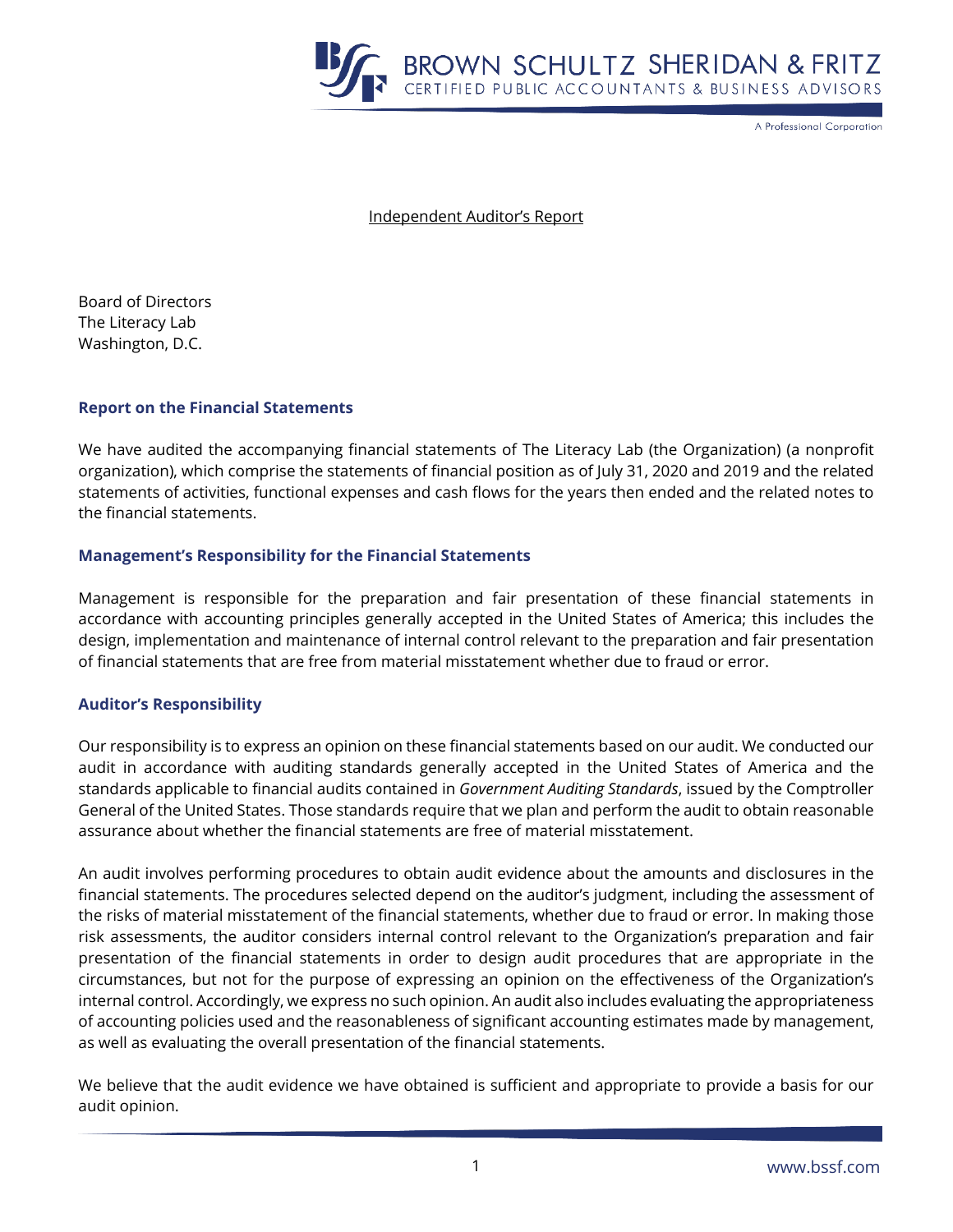## **Opinion**

In our opinion, the financial statements referred to above present fairly, in all material respects, the financial position of the Organization as of July 31, 2020 and 2019 and the changes in its net assets and its cash flows for the years then ended, in accordance with accounting principles generally accepted in the United States of America.

#### **Other Matters**

Our audits were conducted for the purpose of forming an opinion on the financial statements as a whole. The accompanying schedule of revenues and expenses – Department of Workforce Development – Contract No. 44500-O18-IHL0024-01 is presented for purposes of additional analysis as required by the State of Wisconsin Department of Workforce Development and is not a required part of the financial statements. The accompanying schedule of expenditures of federal awards is presented for purposes of additional analysis as required by Title 2 U.S. *Code of Federal Regulations* Part 200, *Uniform Administrative Requirements, Cost Principles, and Audit Requirements for Federal Awards,* and is not a required part of the financial statements. Such information is the responsibility of management and was derived from and relates directly to the underlying accounting and other records used to prepare the financial statements. The schedule of revenues and expenses – Department of Workforce Development – Contract No. 44500-O18-IHL0024-01 and scheduled of expenditures of federal awards have been subjected to the auditing procedures applied in the audits of the financial statements and certain additional procedures, including comparing and reconciling such information directly to the underlying accounting and other records used to prepare the financial statements or to the financial statements themselves, and other additional procedures in accordance with auditing standards generally accepted in the United States of America. In our opinion, the schedule of revenues and expenses – Department of Workforce Development – Contract No. 44500-O18-IHL0024-01 and schedule of expenditures of federal awards are fairly stated, in all material respects, in relation to the financial statements as a whole.

## **Other Reporting Required by Government Auditing Standards**

In accordance with *Government Auditing Standards*, we have also issued our report dated January 19, 2021, on our consideration of the Organization's internal control over financial reporting and on our tests of its compliance with certain provisions of laws, regulations, contracts and grant agreements and other matters. The purpose of that report is to describe the scope of our testing of internal control over financial reporting and compliance and the results of that testing, and not to provide an opinion on the effectiveness of the Organization's internal control over financial reporting or on compliance. That report is an integral part of an audit performed in accordance with *Government Auditing Standards* in considering the Organization's internal control over financial reporting and compliance.

Brown Schultz Skidan's Fitz

Camp Hill, Pennsylvania January 19, 2021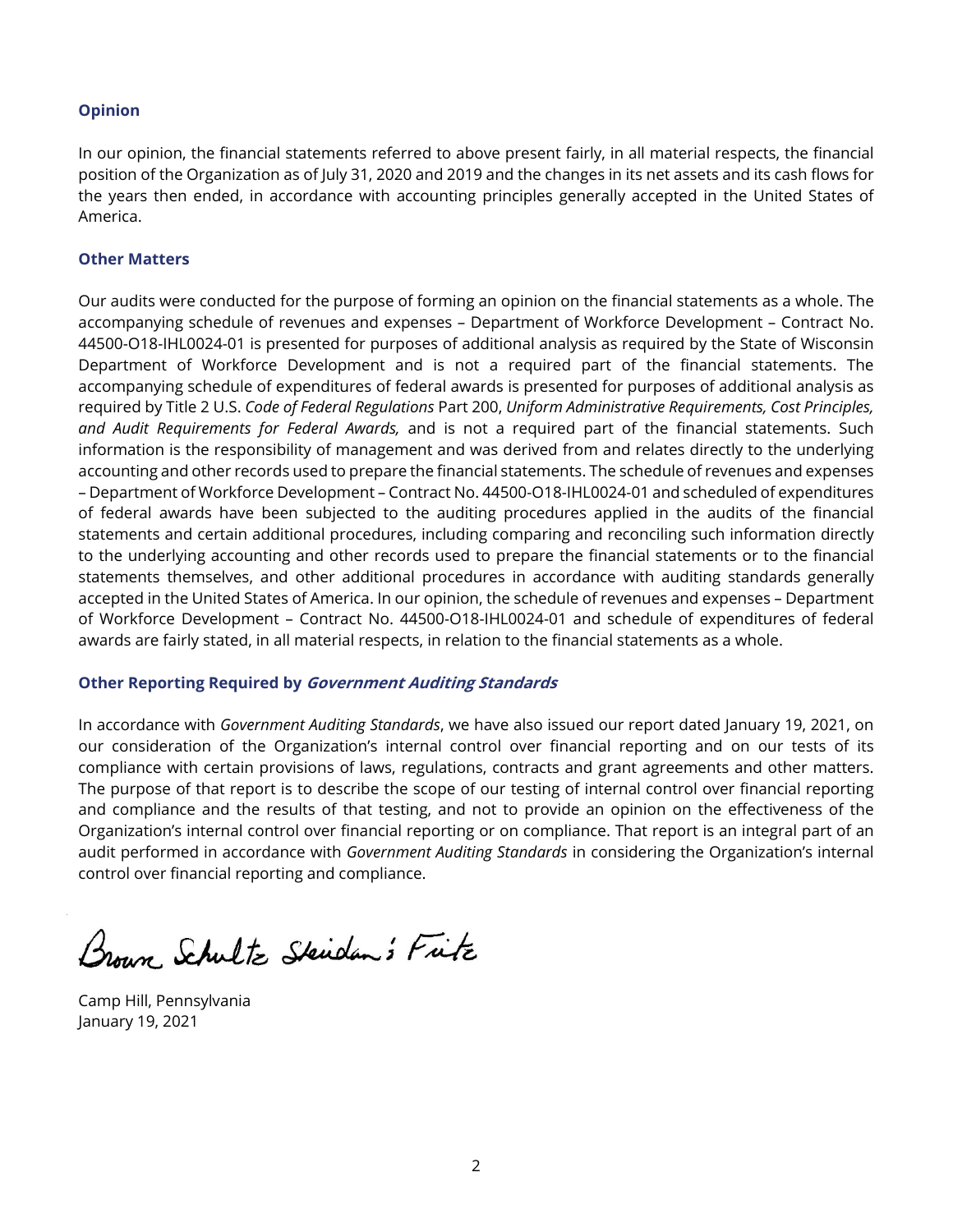# STATEMENTS OF FINANCIAL POSITION JULY 31, 2020 AND 2019

## ASSETS

|                                          | 2020               | 2019              |
|------------------------------------------|--------------------|-------------------|
|                                          |                    |                   |
| <b>Current assets:</b>                   |                    |                   |
| Cash                                     | 6,029,179<br>\$    | \$3,732,841       |
| Accounts receivable<br>Grants receivable | 516,487<br>740,933 | 62,065<br>705,227 |
| Contributions receivable                 | 443,500            | 610,858           |
| Prepaid expenses                         | 100,972            | 187,192           |
| <b>Total current assets</b>              | 7,831,071          | 5,298,183         |
| Fixed assets, net                        | 186,686            | 93,015            |
| Other assets, deposits                   | 24,727             | 29,890            |
| <b>Total assets</b>                      | \$8,042,484        | \$5,421,088       |
| LIABILITIES AND NET ASSETS               |                    |                   |
| <b>Current liabilities:</b>              |                    |                   |
| Accounts payable and accrued expenses    | \$<br>149,168      | \$<br>153,014     |
| Accrued payroll and payroll liabilities  | 209,145            | 130,857           |
| Deferred revenue                         | 52,000             | 130,129           |
| Deferred rent                            | 43,527             | 434               |
| Refundable advance                       | 204,699            |                   |
| <b>Total liabilities, all current</b>    | 658,539            | 414,434           |
| <b>Net assets:</b>                       |                    |                   |
| Without donor restrictions               | 5,891,445          | 3,345,112         |
| With donor restrictions                  | 1,492,500          | 1,661,542         |
| <b>Total net assets</b>                  | 7,383,945          | 5,006,654         |
| <b>Total liabilities and net assets</b>  | \$8,042,484        | \$5,421,088       |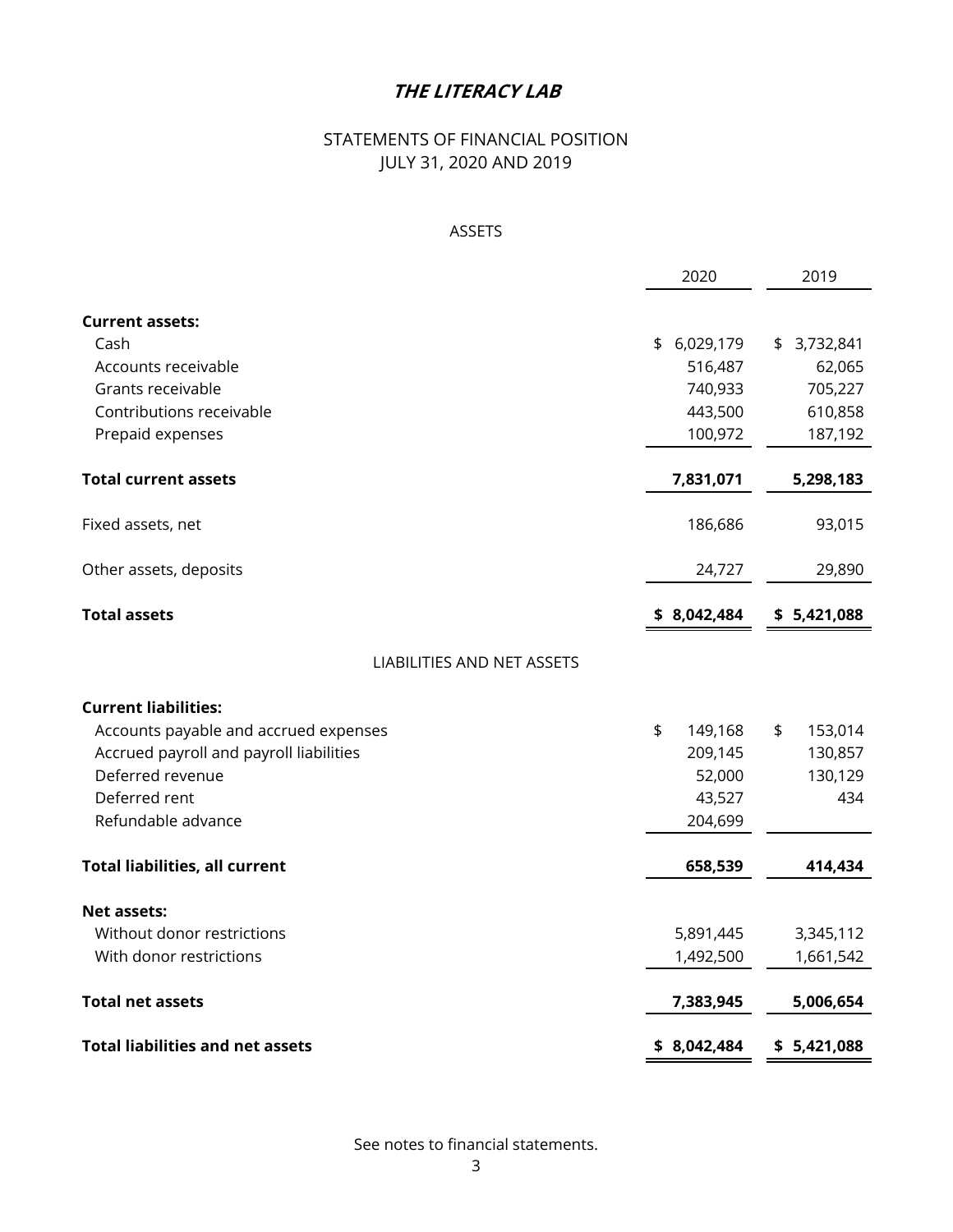## STATEMENTS OF ACTIVITIES YEARS ENDED JULY 31, 2020 AND 2019

|                                         |                 | 2020         |                 |                 | 2019         |                 |
|-----------------------------------------|-----------------|--------------|-----------------|-----------------|--------------|-----------------|
|                                         | Without donor   | With donor   |                 | Without donor   | With donor   |                 |
|                                         | restrictions    | restrictions | Total           | restrictions    | restrictions | Total           |
| <b>Revenues and other support:</b>      |                 |              |                 |                 |              |                 |
| Government grants                       | \$<br>7,197,471 |              | 7,197,471<br>\$ | 4,774,337<br>\$ |              | 4,774,337<br>\$ |
| Contributions and other grants          | 686,279         | \$3,166,000  | 3,852,279       | 929,120         | \$2,245,609  | 3,174,729       |
| Program service fees, tutoring          | 3,669,287       |              | 3,669,287       | 3,449,483       |              | 3,449,483       |
| Donated services                        | 950             |              | 950             | 950             |              | 950             |
| Interest and other income               | 55,274          |              | 55,274          | 41,494          |              | 41,494          |
| Net assets released from restrictions   | 3,335,042       | (3,335,042)  |                 | 2,522,737       | (2,522,737)  |                 |
| <b>Total revenues and other support</b> | 14,944,303      | (169, 042)   | 14,775,261      | 11,718,121      | (277, 128)   | 11,440,993      |
| <b>Expenses:</b>                        |                 |              |                 |                 |              |                 |
| Program services                        | 11,306,227      |              | 11,306,227      | 10,422,846      |              | 10,422,846      |
| Management and general                  | 472,134         |              | 472,134         | 295,213         |              | 295,213         |
| Fundraising                             | 619,609         |              | 619,609         | 278,359         |              | 278,359         |
| <b>Total expenses</b>                   | 12,397,970      |              | 12,397,970      | 10,996,418      |              | 10,996,418      |
| <b>Changes in net assets</b>            | 2,546,333       | (169, 042)   | 2,377,291       | 721,703         | (277, 128)   | 444,575         |
| <b>Net assets:</b>                      |                 |              |                 |                 |              |                 |
| Beginning of year                       | 3,345,112       | 1,661,542    | 5,006,654       | 2,623,409       | 1,938,670    | 4,562,079       |
| End of year                             | 5,891,445<br>\$ | \$1,492,500  | 7,383,945<br>S. | 3,345,112<br>S  | \$1,661,542  | 5,006,654       |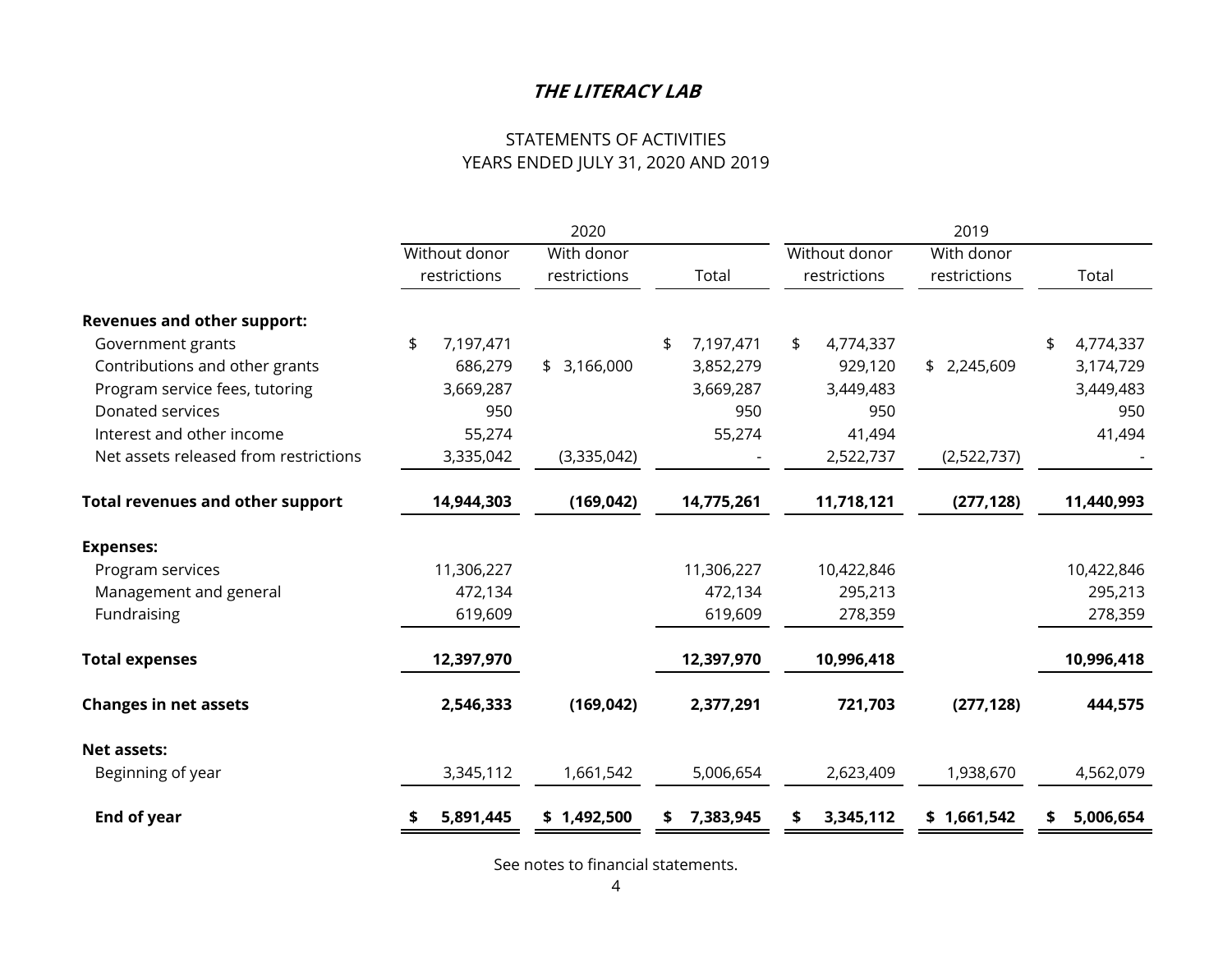## STATEMENT OF FUNCTIONAL EXPENSES YEAR ENDED JULY 31, 2020

|                                             |             | Program services |                  | Supporting services |               |                 |
|---------------------------------------------|-------------|------------------|------------------|---------------------|---------------|-----------------|
|                                             | Reading     | Leading          | Total program    | Management          |               |                 |
|                                             | Corps       | Men Fellowship   | services         | and general         | Fundraising   | Total           |
| <b>Payroll expenses:</b>                    |             |                  |                  |                     |               |                 |
| Staff salaries                              | \$2,752,381 | 1,463,706<br>\$  | 4,216,087<br>\$  | 275,393<br>\$       | 225,708<br>\$ | 4,717,188<br>\$ |
| Tutor living allowances                     | 4,340,211   |                  | 4,340,211        |                     |               | 4,340,211       |
| Fringe benefits                             | 666,133     | 37,764           | 703,897          | 24,527              | 15,203        | 743,627         |
| Payroll:                                    |             |                  |                  |                     |               |                 |
| Taxes                                       | 473,330     | 113,094          | 586,424          | 89,729              | 45,447        | 721,600         |
| Fees                                        | 45,038      | 10,912           | 55,950           | 9,036               | 4,305         | 69,291          |
|                                             |             |                  |                  |                     |               |                 |
| <b>Total payroll expenses</b>               | 8,277,093   | 1,625,476        | 9,902,569        | 398,685             | 290,663       | 10,591,917      |
| Direct program expenses:                    |             |                  |                  |                     |               |                 |
| Coaches and program consultants             | 14,588      | 2,540            | 17,128           |                     |               | 17,128          |
| Program:                                    |             |                  |                  |                     |               |                 |
| Fees                                        | 241,532     |                  | 241,532          |                     |               | 241,532         |
| Supplies                                    | 62,606      | 24,872           | 87,478           |                     |               | 87,478          |
| Training costs                              | 112,108     | 51,682           | 163,790          |                     |               | 163,790         |
| Program-related travel                      | 39,753      | 9,968            | 49,721           |                     |               | 49,721          |
| Recruitment expenses                        | 62,313      | 194              | 62,507           |                     |               | 62,507          |
| Tutor meetings and social events            | 10,012      | 739              | 10,751           |                     |               | 10,751          |
| Security background checks                  | 26,297      | 815              | 27,112           |                     |               | 27,112          |
| <b>Education awards</b>                     |             | 68,800           | 68,800           |                     |               | 68,800          |
| Other direct program expenses               | 4,211       |                  | 4,211            |                     |               | 4,211           |
| <b>Total direct program expenses</b>        | 573,420     | 159,610          | 733,030          |                     |               | 733,030         |
| <b>General and administrative expenses:</b> |             |                  |                  |                     |               |                 |
| Rent                                        | 223,252     | 54,100           | 277,352          | 34,304              | 21,279        | 332,935         |
| Professional fees                           | 97,268      | 21,072           | 118,340          | 12,838              | 290,144       | 421,322         |
| Accounting and audit                        | 15,016      | 3,575            | 18,591           | 2,307               | 1,432         | 22,330          |
| Office expense                              | 38,260      | 12,003           | 50,263           | 4,859               | 3,244         | 58,366          |
| License and fees                            | 47,581      | 4,767            | 52,348           | 3,076               | 2,258         | 57,682          |
| Corporate insurance                         | 28,062      | 6,681            | 34,743           | 4,312               | 2,674         | 41,729          |
| Travel, food and beverage                   | 18,481      | 13,662           | 32,143           | 1,602               | 1,098         | 34,843          |
| Staff retreats and events                   | 19,092      | 4,218            | 23,310           | 2,722               | 1,689         | 27,721          |
| Telephone and internet                      | 14,632      | 3,476            | 18,108           | 2,243               | 1,392         | 21,743          |
| Professional development                    | 8,796       | 1,382            | 10,178           | 892                 | 553           | 11,623          |
| Postage and delivery                        | 1,015       | 291              | 1,306            | 110                 | 76            | 1,492           |
| Advertising and marketing                   | 608         | 248              | 856              | 77                  | 560           | 1,493           |
| Depreciation                                | 26,727      | 6,363            | 33,090           | 4,107               | 2,547         | 39,744          |
| <b>Total other general and</b>              |             |                  |                  |                     |               |                 |
| adminstrative expenses                      | 538,790     | 131,838          | 670,628          | 73,449              | 328,946       | 1,073,023       |
| <b>Total functional expenses</b>            | \$9,389,303 | 1,916,924<br>\$  | 11,306,227<br>\$ | 472,134<br>\$       | 619,609<br>\$ | \$12,397,970    |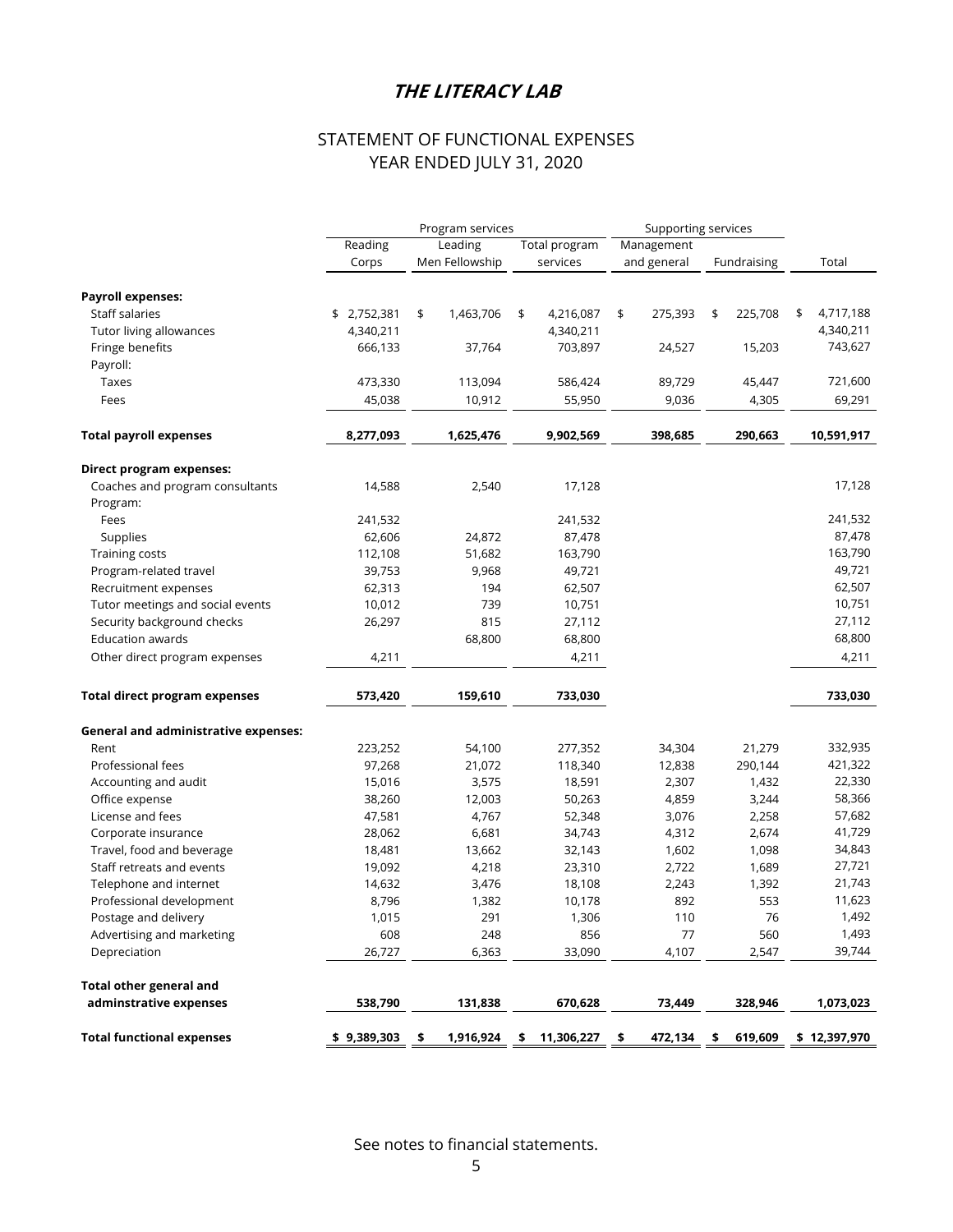# STATEMENT OF FUNCTIONAL EXPENSES YEAR ENDED JULY 31, 2019

|                                            | Program services<br>Supporting services |                 |                  |               |               |                 |
|--------------------------------------------|-----------------------------------------|-----------------|------------------|---------------|---------------|-----------------|
|                                            | Reading                                 | Leading         | Total program    | Management    |               |                 |
|                                            | Corps                                   | Men Fellowship  | services         | and general   | Fundraising   | Total           |
| <b>Payroll expenses:</b>                   |                                         |                 |                  |               |               |                 |
| Staff salaries                             | \$1,562,386                             | 1,011,249<br>\$ | \$<br>2,573,635  | 204,708<br>\$ | \$<br>168,372 | 2,946,715<br>\$ |
| Tutor living allowances                    | 4,204,124                               |                 | 4,204,124        |               |               | 4,204,124       |
| Fringe benefits                            | 525,860                                 | 34,417          | 560,277          | 12,963        | 8,380         | 581,620         |
| Payroll:                                   |                                         |                 |                  |               |               |                 |
| Taxes                                      | 412,384                                 | 99,161          | 511,545          | 36,820        | 24,263        | 572,628         |
| Fees                                       | 32,158                                  | 7,803           | 39,961           | 2,789         | 1,894         | 44,644          |
| <b>Total payroll expenses</b>              | 6,736,912                               | 1,152,630       | 7,889,542        | 257,280       | 202,909       | 8,349,731       |
| <b>Direct program expenses:</b>            |                                         |                 |                  |               |               |                 |
| Coaches and program consultants            | 972,167                                 | 296,397         | 1,268,564        |               |               | 1,268,564       |
| Program:                                   |                                         |                 |                  |               |               |                 |
| Fees                                       | 230,725                                 |                 | 230,725          |               |               | 230,725         |
| Supplies                                   | 46,319                                  | 31,770          | 78,089           |               |               | 78,089          |
| Training costs                             | 87,877                                  | 49,771          | 137,648          |               |               | 137,648         |
| Program-related travel                     | 37,759                                  | 56,611          | 94,370           |               |               | 94,370          |
| Recruitment expenses                       | 38,916                                  | 3,283           | 42,199           |               |               | 42,199          |
| Tutor meetings and social events           | 19,755                                  | 28,031          | 47,786           |               |               | 47,786          |
| Security background checks                 | 28,602                                  | 1,452           | 30,054           |               |               | 30,054          |
| <b>Education awards</b>                    |                                         | 139,000         | 139,000          |               |               | 139,000         |
| Other direct program expenses              | 5,268                                   | 1,861           | 7,129            |               |               | 7,129           |
| <b>Total direct program expenses</b>       | 1,467,388                               | 608,176         | 2,075,564        |               |               | 2,075,564       |
| Other general and administrative expenses: |                                         |                 |                  |               |               |                 |
| Rent                                       | 172,354                                 | 42,405          | 214,759          | 15,780        | 9,938         | 240,477         |
| Professional fees                          | 36,220                                  | 6,028           | 42,248           | 2,294         | 56,445        | 100,987         |
| Accounting and audit                       | 15,560                                  | 3,743           | 19,303           | 1,425         | 897           | 21,625          |
| Office expense                             | 22,406                                  | 5,539           | 27,945           | 1,692         | 1,281         | 30,918          |
| License and fees                           | 36,928                                  | 4,732           | 41,660           | 1,801         | 1,134         | 44,595          |
| Corporate insurance                        | 27,845                                  | 6,697           | 34,542           | 2,549         | 1,606         | 38,697          |
| Travel, food and beverage                  | 19,069                                  | 12,203          | 31,272           | 1,174         | 1,924         | 34,370          |
| Staff retreats and events                  | 14,358                                  | 3,591           | 17,949           | 1,310         | 825           | 20,084          |
| Telephone and internet                     | 7,613                                   | 1,831           | 9,444            | 697           | 439           | 10,580          |
| Professional development                   | 10,135                                  | 4,886           | 15,021           | 629           | 397           | 16,047          |
| Postage and delivery                       | 1,586                                   | 443             | 2,029            | 130           | 174           | 2,333           |
| Advertising and marketing                  | 282                                     | 337             | 619              | 26            | 346           | 991             |
| Depreciation                               | 765                                     | 184             | 949              | 8,426         | 44            | 9,419           |
| <b>Total general and</b>                   |                                         |                 |                  |               |               |                 |
| administrative expenses                    | 365,121                                 | 92,619          | 457,740          | 37,933        | 75,450        | 571,123         |
| <b>Total functional expenses</b>           | \$ 8,569,421                            | 1,853,425<br>\$ | 10,422,846<br>\$ | 295,213<br>\$ | 278,359<br>\$ | \$10,996,418    |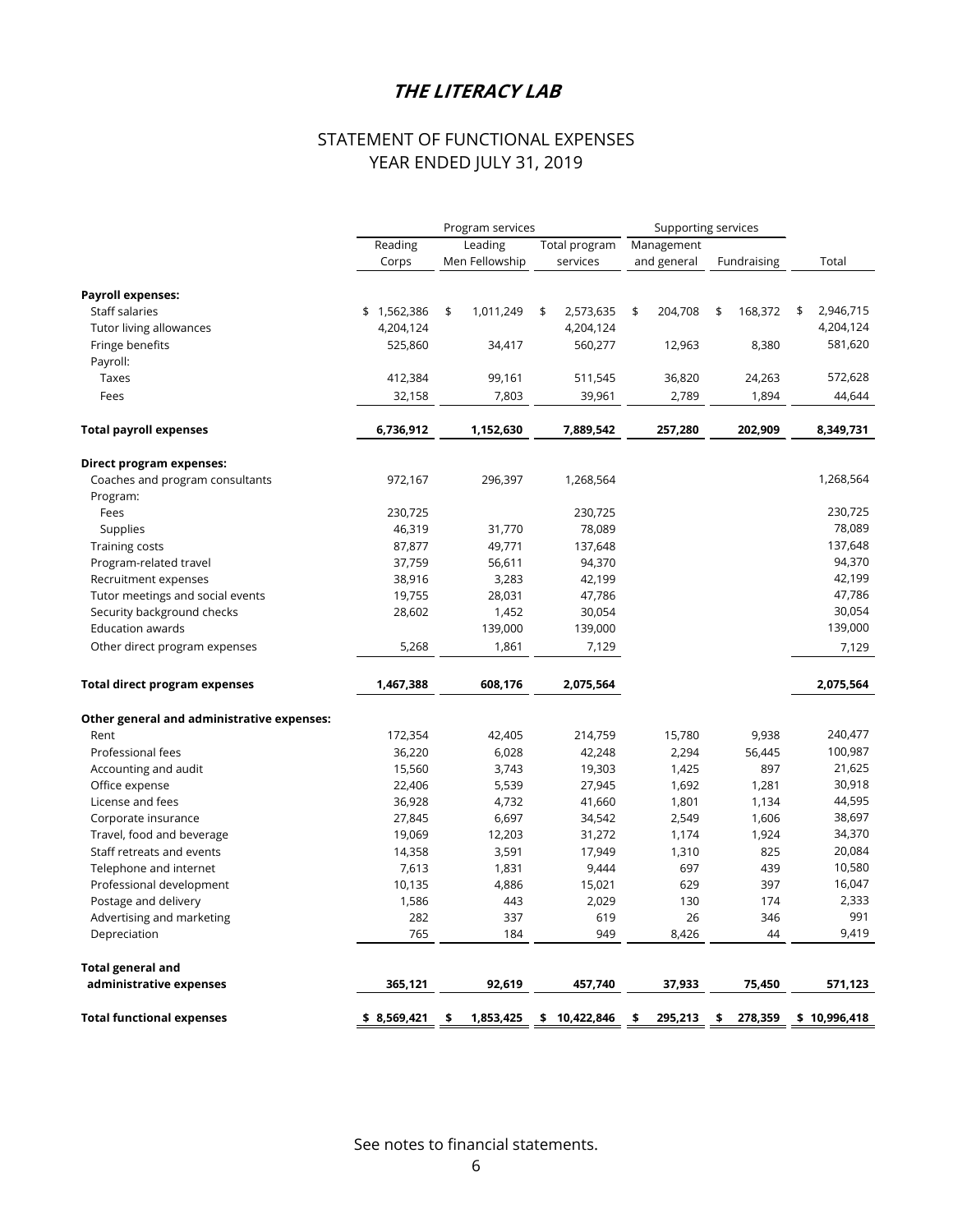# STATEMENTS OF CASH FLOWS YEARS ENDED JULY 31, 2020 AND 2019

|                                                | 2020         |    | 2019         |  |
|------------------------------------------------|--------------|----|--------------|--|
|                                                |              |    |              |  |
| <b>Cash flows from operating activities:</b>   |              |    |              |  |
| Change in net assets<br>Adjustments:           | \$2,377,291  | \$ | 444,575      |  |
| Depreciation                                   | 39,744       |    | 9,419        |  |
|                                                |              |    |              |  |
| (Increase) decrease in:<br>Accounts receivable |              |    |              |  |
|                                                | (454, 422)   |    | 260,251      |  |
| Grants receivable                              | (35,706)     |    | 106,853      |  |
| Contributions receivable                       | 167,358      |    | 531,812      |  |
| Prepaid expenses                               | 86,220       |    | (49, 529)    |  |
| Deposits                                       | 5,163        |    | (19,250)     |  |
| Increase (decrease) in:                        |              |    |              |  |
| Accounts payable and accrued expenses          | 7,190        |    | (16, 130)    |  |
| Accrued payroll and payroll liabilities        | 78,288       |    | 54,870       |  |
| Deferred revenue                               | (78, 129)    |    | (337, 368)   |  |
| Deferred rent                                  | 43,093       |    | 147          |  |
| Refundable advance                             | 204,699      |    |              |  |
| <b>Total adjustments</b>                       | 63,498       |    | 541,075      |  |
| Net cash provided by operating activities      | 2,440,789    |    | 985,650      |  |
| Cash flows used in investing activities,       |              |    |              |  |
| purchase of fixed assets                       | (144, 451)   |    | (83, 042)    |  |
| Net increase in cash and cash equivalents      | 2,296,338    |    | 902,608      |  |
| Cash:                                          |              |    |              |  |
| Beginning of year                              | 3,732,841    |    | 2,830,233    |  |
| <b>End of year</b>                             | \$ 6,029,179 |    | \$ 3,732,841 |  |

Supplemental disclosures of cash flow information:

\$11,036 of fixed asset purchases are included in accounts payable at July 31, 2019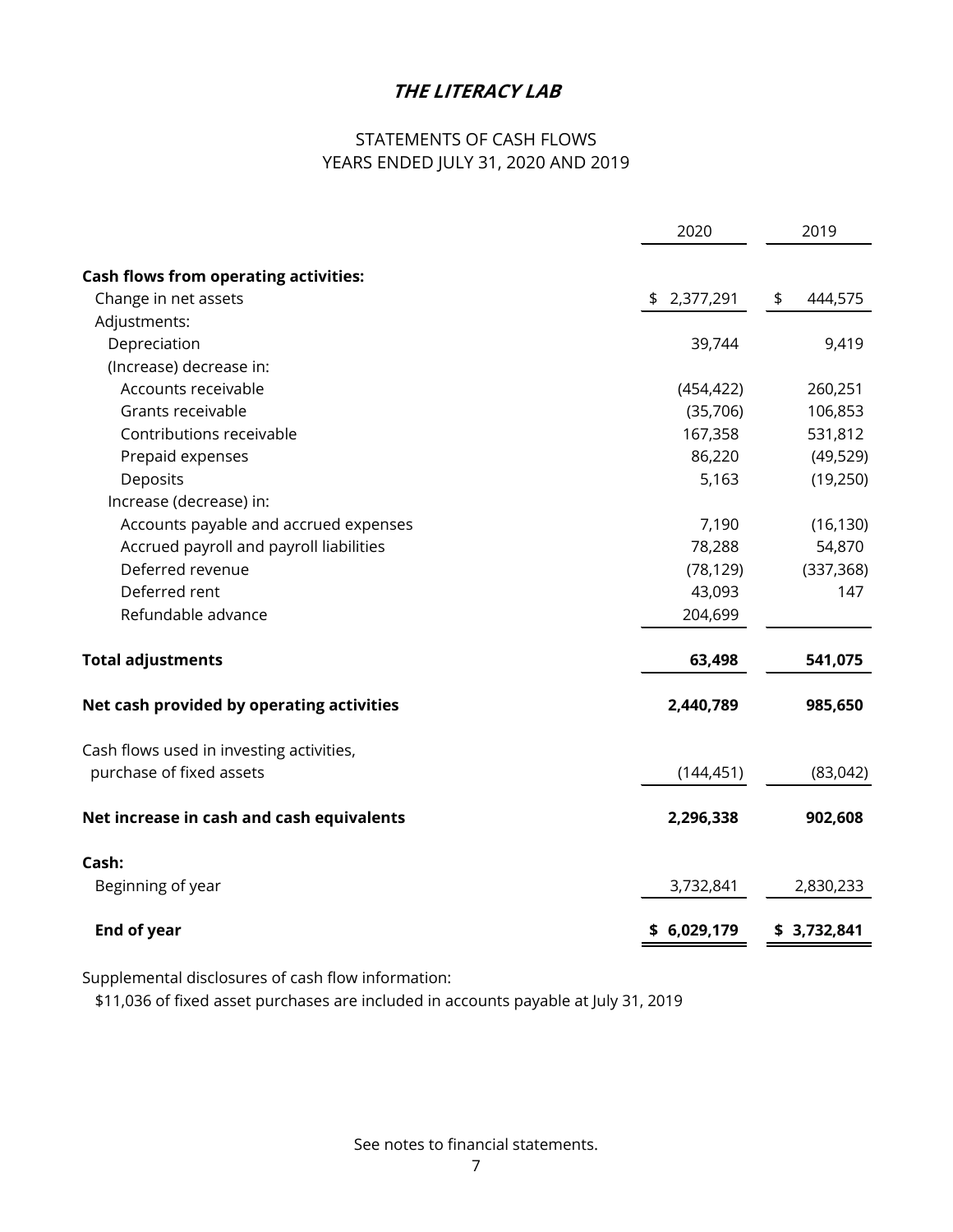## NOTES TO FINANCIAL STATEMENTS YEARS ENDED JULY 31, 2020 AND 2019

## **1. Nature of activities and summary of significant accounting policies:**

## *Nature of activities:*

 The Literacy Lab (the Organization) was incorporated in 2010 under the laws of the Commonwealth of Virginia for the purpose of providing high-quality reading instruction to low-income students in order to improve their literacy skills, leading to increased academic and life success.

 The Organization places full-time tutors in high-needs schools to provide one-on-one literacy intervention to children from age three to grade three. In 2020, the Organization served over 6,300 children in Washington, DC; Alexandria, VA; Baltimore, MD; Kansas City, MO; Richmond, VA; Springfield, MA and Milwaukee, WI. In 2016, the Organization also launched the Leading Men Fellowship, a program that centers and empowers local young men of color to take a leadership role in closing the literacy gap in their own communities while building skills they need to embark on a family-sustaining career. The goals of the Organization are to improve individual students' reading levels by providing direct instruction in reading, to make schools and teachers more effective providing targeted reading interventions, which allow students to access the rest of the curriculum and to strengthen communities by preparing children for academic and career success through increased literacy skills.

## *Basis of accounting:*

 The financial statements of the Organization have been prepared on the accrual basis of accounting with revenue recognized when earned and expenses recognized when incurred.

## *Financial statement presentation:*

 Financial statement presentation follows the requirements of Financial Accounting Standards Board (FASB) Accounting Standards Codification (ASC) 958, *Not-for-Profit Entities*. Under FASB ASC 958, the Organization is required to report information regarding its financial position and activities according to two classes of net assets: net assets without donor restrictions and net assets with donor restrictions.

#### *Tax status:*

 The Organization has been recognized as exempt from income taxes under Section 501(c)(3) of the Internal Revenue Code (IRC) and files a federal form 990 annually.

#### *Accounts and grants receivable:*

 The Organization's accounts receivable consist of unsecured amounts due from program participants and funding sources whose ability to pay is subject to changes in general economic conditions.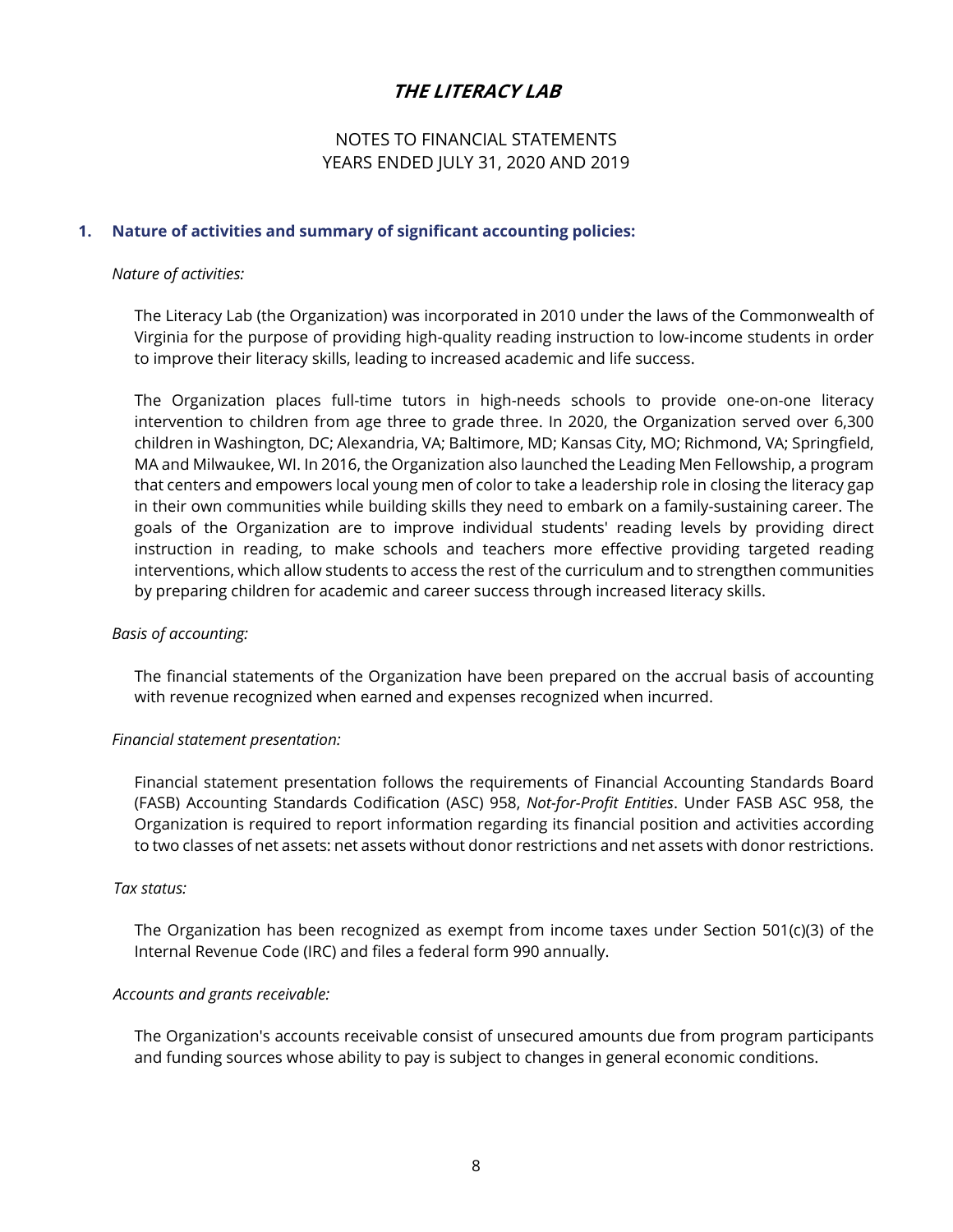## NOTES TO FINANCIAL STATEMENTS YEARS ENDED JULY 31, 2020 AND 2019

## **1. Nature of activities and summary of significant accounting policies (continued):**

## *Accounts and grants receivable:*

 The Organization manages its credit risk pertaining to accounts receivable by performing ongoing credit evaluations of its program participants and funding sources and generally does not require collateral. Accounts and grants receivable as presented are current and considered fully collectible by management.

 Accounts receivable are stated at the amount management expects to collect from outstanding balances. Management provides for probable uncollectible amounts through a provision for bad debt expense and an adjustment to a valuation allowance based on its assessment of the current status of individual accounts. There was no provision for bad debt expense as of July 31, 2020 and 2019, as management expects that all balances currently due are collectible.

## *Contributions receivable:*

 Contributions are recognized when the donor makes a promise to give that is, in substance, unconditional. Promises to give represent amounts committed by donors that have not been received by the Organization. The Organization uses the allowance method to determine uncollectible promises to give. Contributions receivable are all due to be received within one year.

 Concentrations of credit risk with respect to contributions receivable are limited due to the large number of contributions comprising the Organization's contributor base and their dispersion across different industries and donor backgrounds.

## *Fixed assets:*

 Fixed assets are recorded at cost. Contributed assets are recorded at fair value. If an individual or group expenditure in excess of \$5,000 results in an asset having an estimated useful life, which extends substantially beyond the year of acquisition, the expenditure is capitalized at cost and depreciated over the estimated useful life of the asset. Depreciation has been provided on the straight-line method over the estimated useful lives of the assets other than those included in fixed assets in progress.

## *Deferred revenue:*

 The Organization recognizes revenue from operations in the period in which services are provided. Deferred revenues represent payments received for services that have not yet been provided at year end.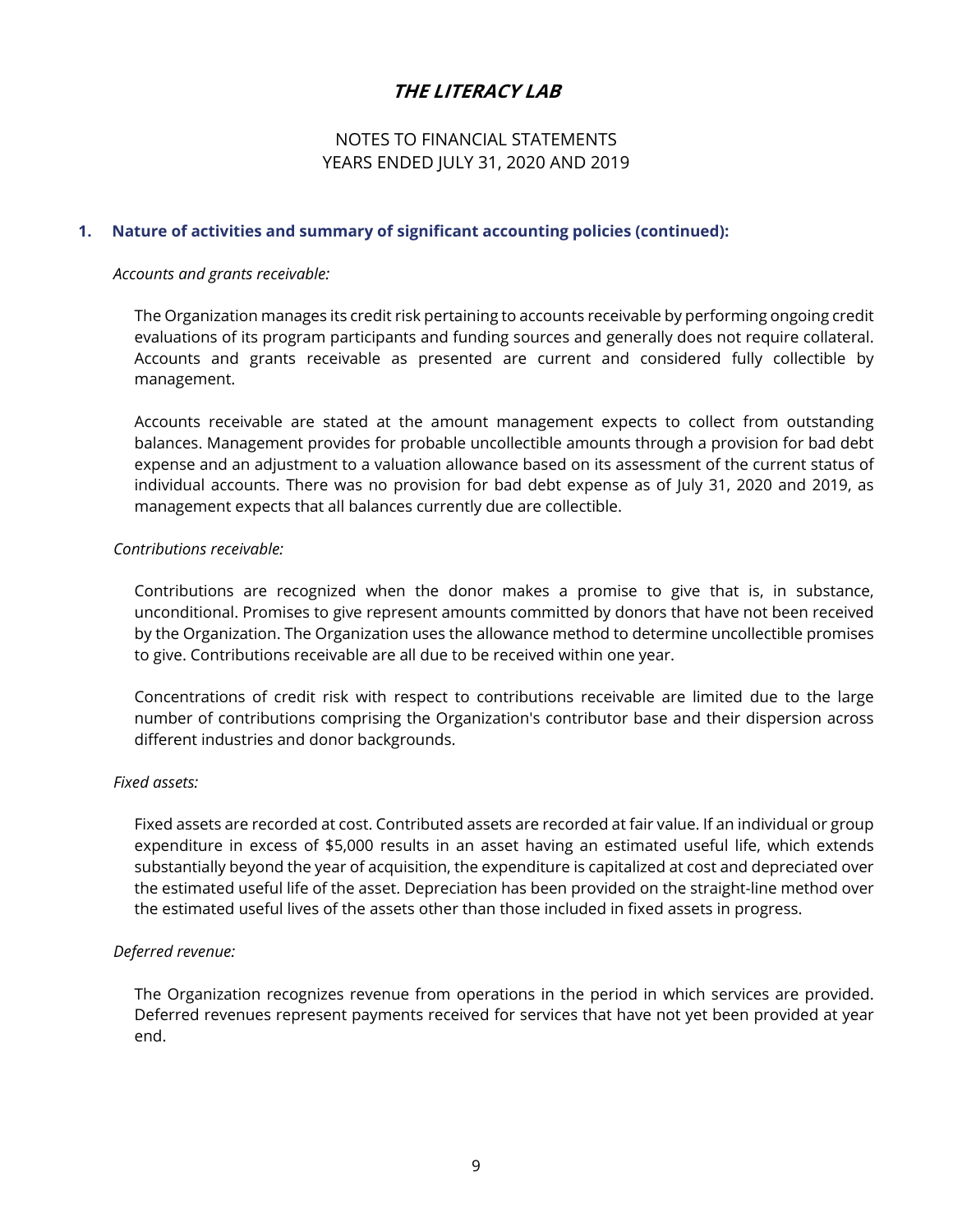## NOTES TO FINANCIAL STATEMENTS YEARS ENDED JULY 31, 2020 AND 2019

## **1. Nature of activities and summary of significant accounting policies (continued):**

#### *Revenue recognition:*

Contributions are recognized as revenue when they are received or unconditionally pledged.

 All contributions are available for unrestricted use unless specifically restricted by the donor. Contributions and promises to give with donor-imposed conditions are recognized as unrestricted support when the conditions on which they depend are substantially met. Contributions and promises to give with donor-imposed restrictions are reported as restricted support. Unconditional promises to give due in the next year are recorded at their net realizable value. Contributions to be received after one year are discounted at an appropriate discount rate. Amortization of the discount is recorded as additional contribution revenue in accordance with donor-imposed restrictions, if any, on the contribution.

 Grant revenues are evaluated when received to determine if they are exchange transactions or nonexchange transactions. Grants that fund the Organization's overall mission and do not contain any performance obligations are considered non-exchange transactions and are generally recorded as revenue when received.

 Grant revenues from foundation grants are recognized as increases in unrestricted net assets, unless use of the related assets is limited by donor-imposed restrictions. Expiration of restrictions (i.e. the donorstipulated purpose has been fulfilled and/or the stipulated time period has elapsed) is reported as net assets released from restrictions between the applicable classes of net assets.

Certain grant revenues received from federal agencies and the District of Columbia contain specific performance obligations. For these grants, the Organization tracks the progress on each performance obligation and recognizes revenue as eligible costs are incurred. These grants are subject to financial and compliance audits by the grantor agencies. No provision for possible adjustments for disallowed costs has been made in the accompanying financial statements, as management believes any such adjustment would not have a material effect on the financial statements.

Costs incurred in excess of cash received are shown as grants receivable.

 Program service fee revenues for tutoring services are considered to be exchange transactions and, accordingly, are recognized as the services are completed. These revenues are recognized in the year the services are provided.

## *Donated services and materials:*

 Donated services and materials are recognized as contributions if the services received create or enhance nonfinancial assets or require specialized skills, are provided by individuals possessing those skills and would typically need to be purchased if not provided by donation.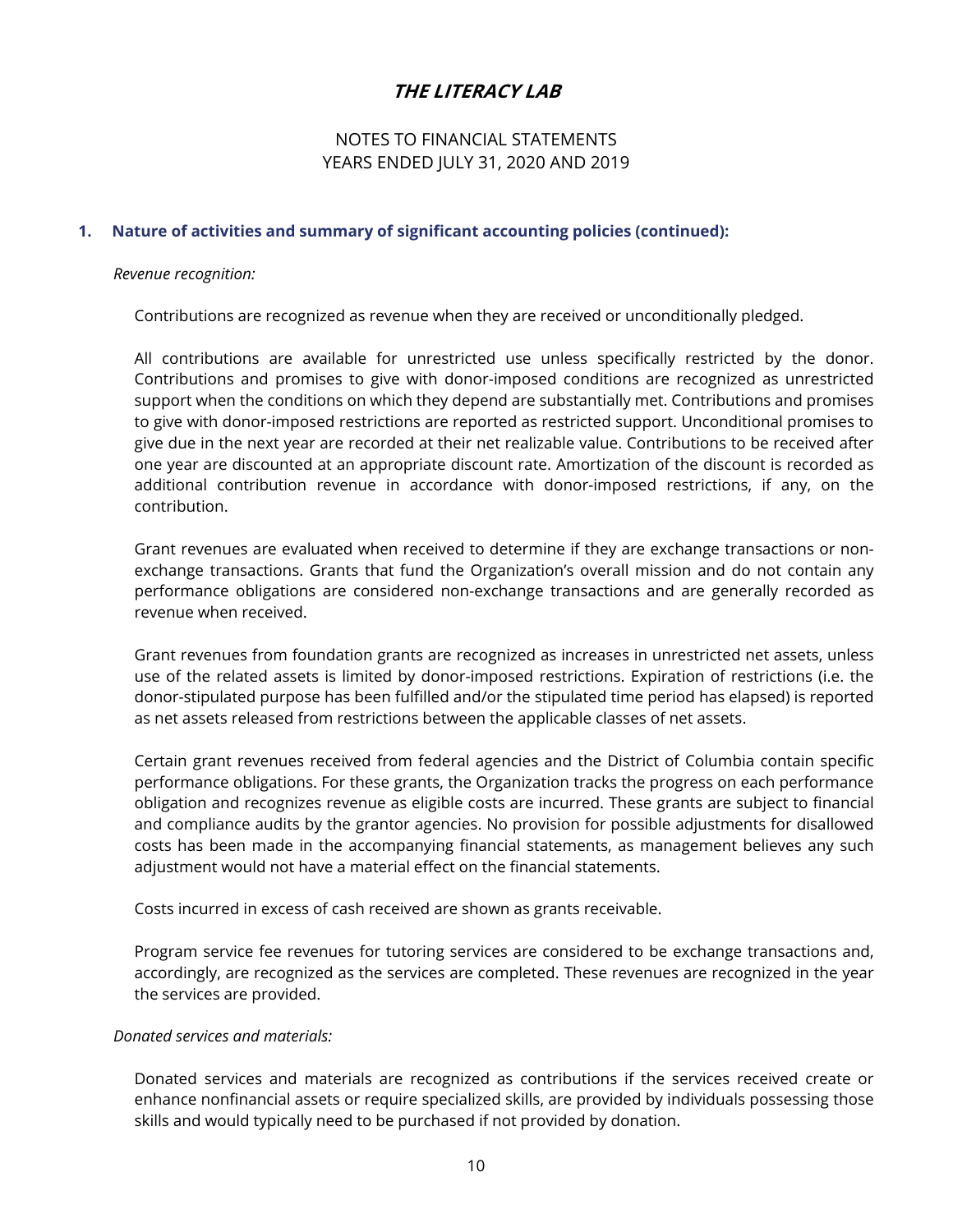## NOTES TO FINANCIAL STATEMENTS YEARS ENDED JULY 31, 2020 AND 2019

## **1. Nature of activities and summary of significant accounting policies (continued):**

## *Donated services and materials:*

 Contributed services and promises to give services that do not meet the criteria noted above are not recognized. In-kind contributions for space, supplies and professional services are recorded in the statements of activities at fair value and recognized as revenue and expense in the period they are received, except for donated equipment, which is recorded as revenue in the period received, and the asset is depreciated over its estimated useful life.

 A number of volunteers donated their time to the Organization by serving on advisory and planning committees. No value has been assigned for those services. The time contributed by the members of the Organization's Board of Directors is uncompensated and is not reported in the financial statements.

## *Advertising:*

 Advertising and marketing costs are expensed when incurred. Marketing activities were conducted for the purpose of promoting the activities of the Organization. Advertising and marketing expenses in the amount of \$1,493 and \$991 were incurred during the years ended July 31, 2020 and 2019, respectively.

## *Functional allocation of expenses:*

 The Organization's expenses are summarized on a functional basis in the statements of functional expenses. Expenses relating to more than one function are allocated to program and supporting services based on employee time studies. Accordingly, certain costs have been allocated among the program and supporting services benefited. Costs directly related to the program or supporting service are charged directly to the program or supporting service.

## *Use of estimates:*

 The preparation of financial statements in accordance with accounting principles generally accepted in the United States of America requires management to make estimates and assumptions that affect the reported amounts of assets, liabilities, the disclosure of contingent assets and liabilities at the date of the financial statements and the reported amounts of support and revenues and expenses during the reporting period. Actual results could differ from those estimates.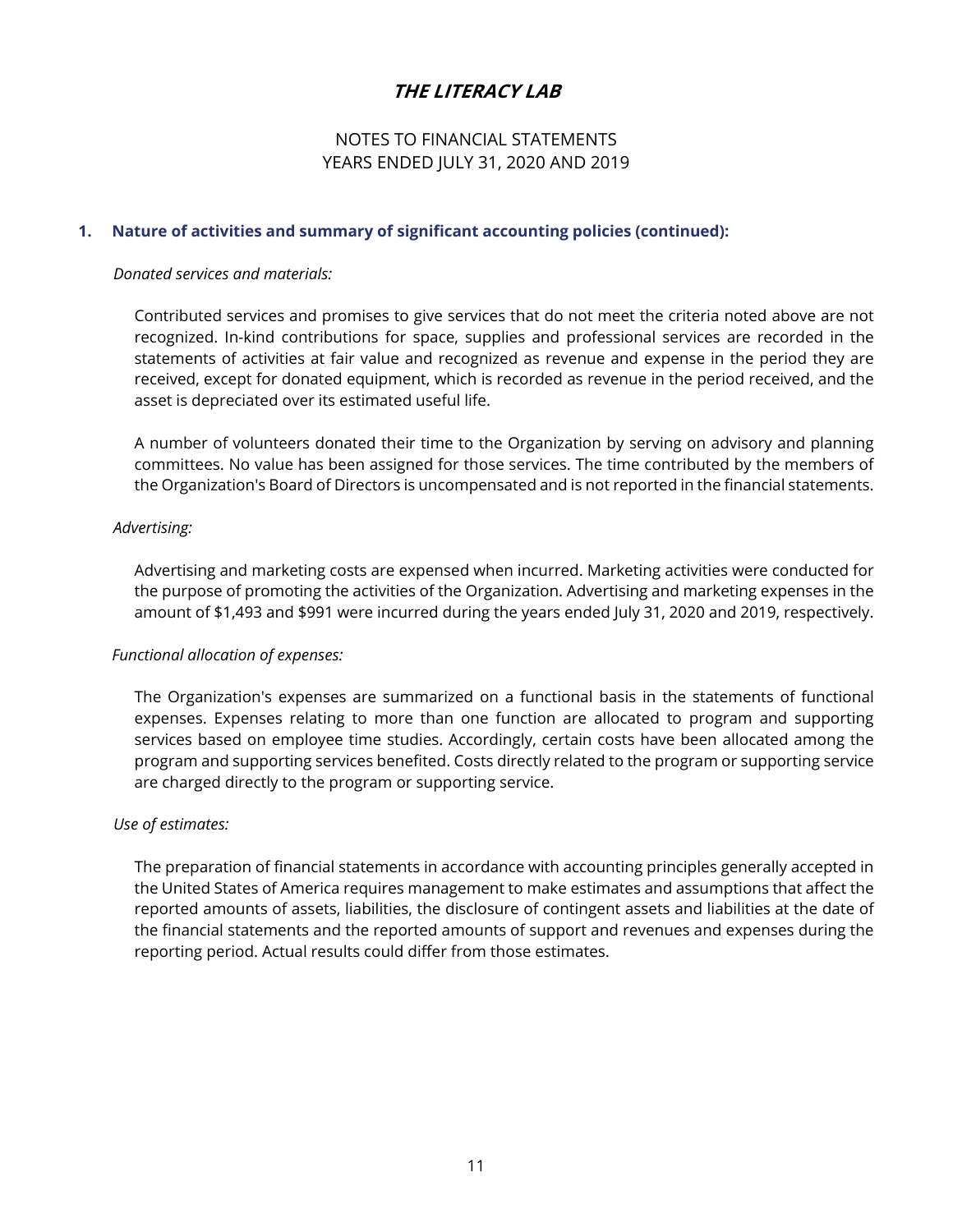## NOTES TO FINANCIAL STATEMENTS YEARS ENDED JULY 31, 2020 AND 2019

## **1. Nature of activities and summary of significant accounting policies (continued):**

 *Recently issued accounting standards:*

#### Revenue:

 FASB Accounting Standards Update (ASU) 2014-09, *Revenue from Contracts and Customers (Topic 606)*, with effective dates amended by FASB ASU 2015-14, is effective for the Organization's 2021 year end and identifies specific steps to be applied to properly recognize revenue from customer contracts. Under the standard, revenue recognition is determined using a five-step model, which identifies customer contracts, identifies performance obligations in each contract, determines transaction price, allocates transaction price to performance obligations and recognizes revenue when or as the performance obligations are satisfied. The standard permits the use of either the retrospective or cumulative effect transition method. The Organization is evaluating the effect that ASU 2014-09 will have on its financial statements. The Organization has not yet selected a transition method, nor has it determined the effect of the standard on its ongoing financial reporting.

#### Leases*:*

 FASB ASU 2016-02, *Leases*, is effective for the Organization's 2023 year end and requires that all leases with terms of more than 12 months be recognized as assets and liabilities on the statement of financial position. Recognition of these lease assets and lease liabilities represents a change from previous generally accepted accounting principles (GAAP), which did not require lease assets and lease liabilities to be recognized for operating leases. Qualitative disclosures, along with specific quantitative disclosures, will be required to provide enough information to supplement the amounts recorded in the financial statements so that users can understand more about the nature of an entity's leasing activities.

 The Organization will be required to recognize and measure leases at the beginning of the earliest period presented using a modified retrospective approach, which includes a number of optional practical expedients that the Organization may elect to apply. At adoption, the Organization will recognize a right-of-use asset and a lease liability initially measured at the present value of its operating lease payments. The Organization is currently evaluating the impacts of adopting this guidance on its financial position, results of operations and cash flows.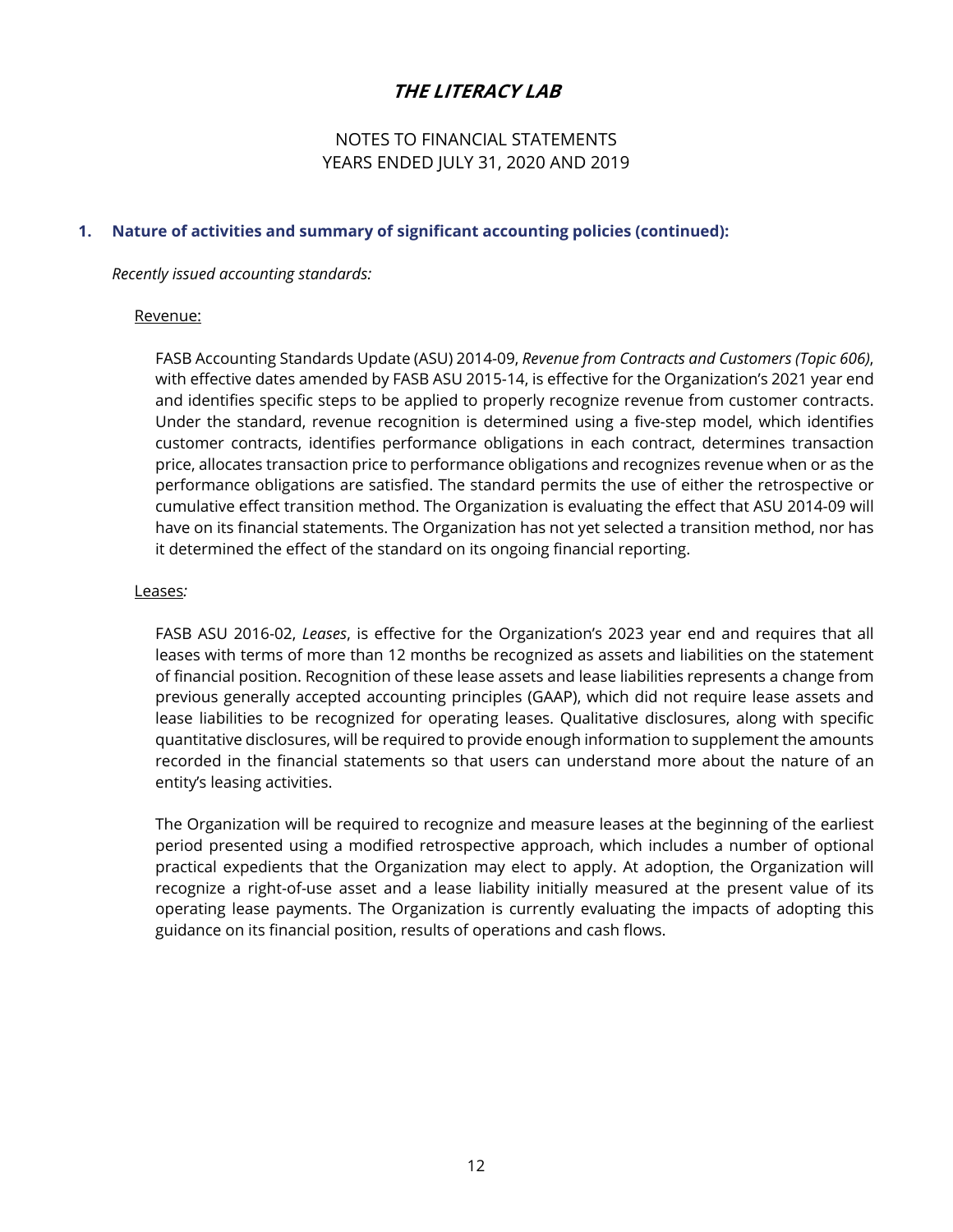## NOTES TO FINANCIAL STATEMENTS YEARS ENDED JULY 31, 2020 AND 2019

## **2. Adoption of new accounting pronouncement:**

In June 2018, FASB issued ASU 2018-08, *Not-for-Profit Entities (Topic 958): Clarifying the Scope and the Accounting Guidance for Contributions Received and Contributions Made*. This guidance is intended to clarify and improve the scope of accounting guidance for contributions received and contributions made. Key provisions in this guidance include clarification regarding the accounting for grants and contracts as exchange transactions or contributions and improved guidance to better distinguish between conditional and unconditional contributions.

Effective August 1, 2019, the Organization adopted ASU 2018-08 using the modified retrospective method and there was no quantitative impact as a result of adopting ASU 2018-08.

#### **3. Financial assets and liquidity resources:**

As of July 31, 2020 and 2019, financial assets and liquidity resources available within one year for general expenditure, such as operating expenses, payments of liabilities and purchases of property and equipment, were as follows:

|                                                   | 2020        | 2019         |
|---------------------------------------------------|-------------|--------------|
| Financial assets and liquidity resources:<br>Cash | \$6,029,179 | \$ 3,732,841 |
| Receivables:                                      |             |              |
| Accounts receivable                               | 516,487     | 62,065       |
| Grants receivable                                 | 740,933     | 705,227      |
| Contributions receivable                          | 443,500     | 610,858      |
| Net assets with donor restrictions                | (1,492,500) | (1,661,542)  |
| Total financial assets and liquidity resources    |             |              |
| available within one year                         | \$6,237,599 | \$ 3,449,449 |

The Organization maintains a policy of structuring its financial assets to be available as its general expenditures, liabilities and other obligations come due.

To help manage liquidity needs, the Organization has access to a \$300,000 line of credit. At July 31, 2020 and 2019, the full amount was available for use.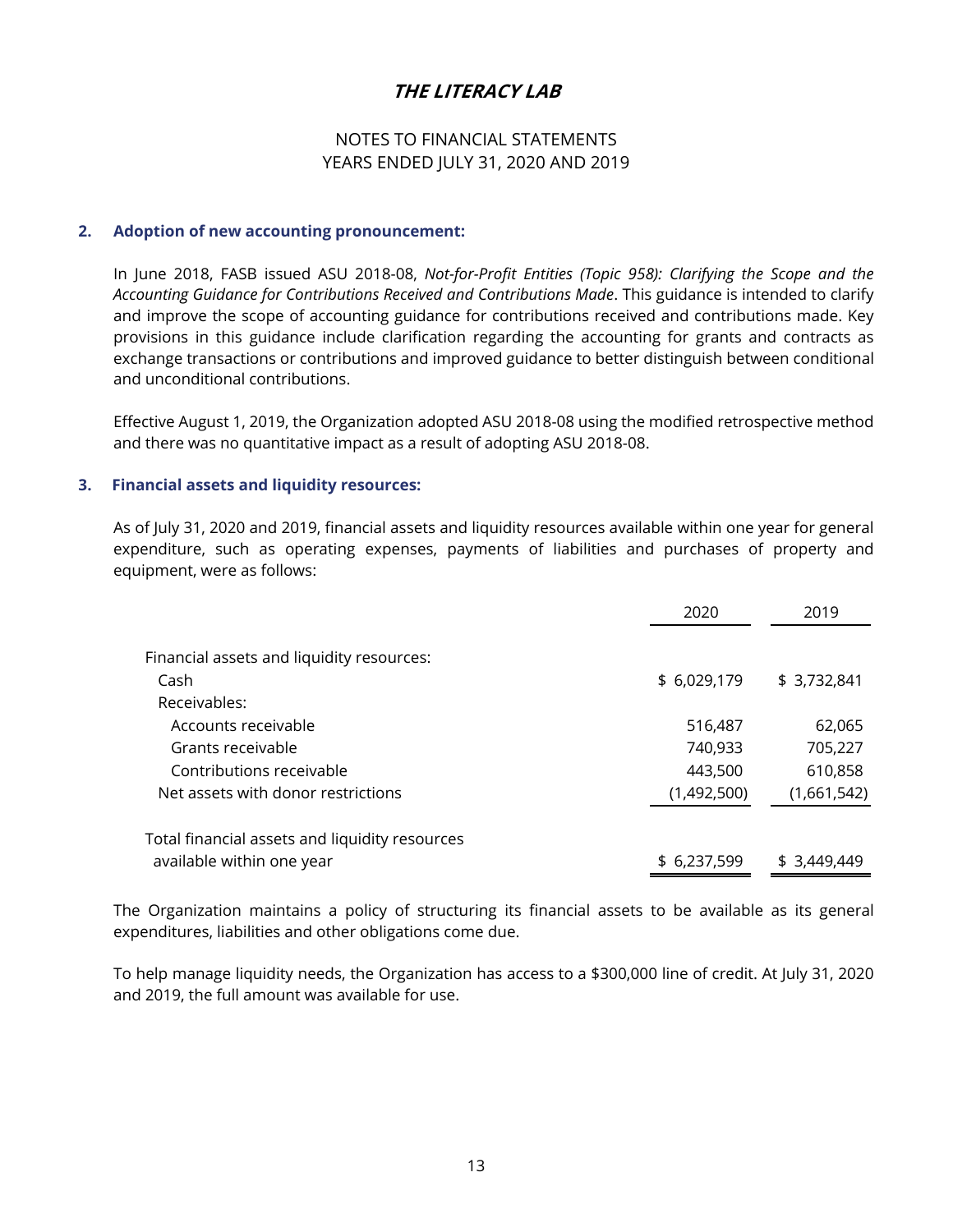## NOTES TO FINANCIAL STATEMENTS YEARS ENDED JULY 31, 2020 AND 2019

#### **4. Fixed assets**

Classification of fixed assets and their estimated useful lives as of July 31, 2020 and 2019 were as summarized below:

|                           | Estimated<br>useful |               |              |
|---------------------------|---------------------|---------------|--------------|
|                           | life (years)        | 2020          | 2019         |
| Website and database      | 3                   | 155,652<br>\$ | \$<br>45,222 |
| Computers                 | 3                   | 4,624         | 4,624        |
| Office Furniture          | 7                   | 107,497       |              |
| Fixed assets, in progress | N/A                 |               | 84,512       |
|                           |                     |               |              |
| Total cost                |                     | 267,773       | 134,358      |
| Accumulated depreciation  |                     | 81,087        | 41,343       |
|                           |                     |               |              |
| Net book value            |                     | 186,686<br>\$ | \$<br>93,015 |

## **5. Paycheck protection program:**

The Paycheck Protection Program was established under the CARES Act on March 27, 2020, and was designed to provide cash-flow assistance to small businesses, including certain not-for-profit organizations. This program provides relief as a result of the Coronavirus pandemic with loan funds to pay up to 24 weeks of payroll costs, including fringe benefits, rent and utilities, commencing on the date of loan origination. The Paycheck Protection Program is a loan program that is guaranteed in its entirety through the Small Business Administration and offers a maturity of two years and an interest rate of one percent (1%). The principal amount of the loan may be partially or fully forgiven if the loan funds are utilized in manner consistent with the allowable use of loan proceeds.

Management of the Organization anticipates total forgiveness, and the funds are being reported in accordance with FASB ASC 958-605. Due to the forgiveness being conditional on incurring the qualified expenses, the funds were accounted for as a refundable advance on the statement of financial position and were recognized as contribution revenue as the qualified expenses were incurred. The Organization applied for and received loan proceeds totaling \$1,872,900 in April 2020. As of July 31, 2020, \$1,668,201 had been recognized as contribution income since the conditions upon which the loan proceeds were provided has been substantially met.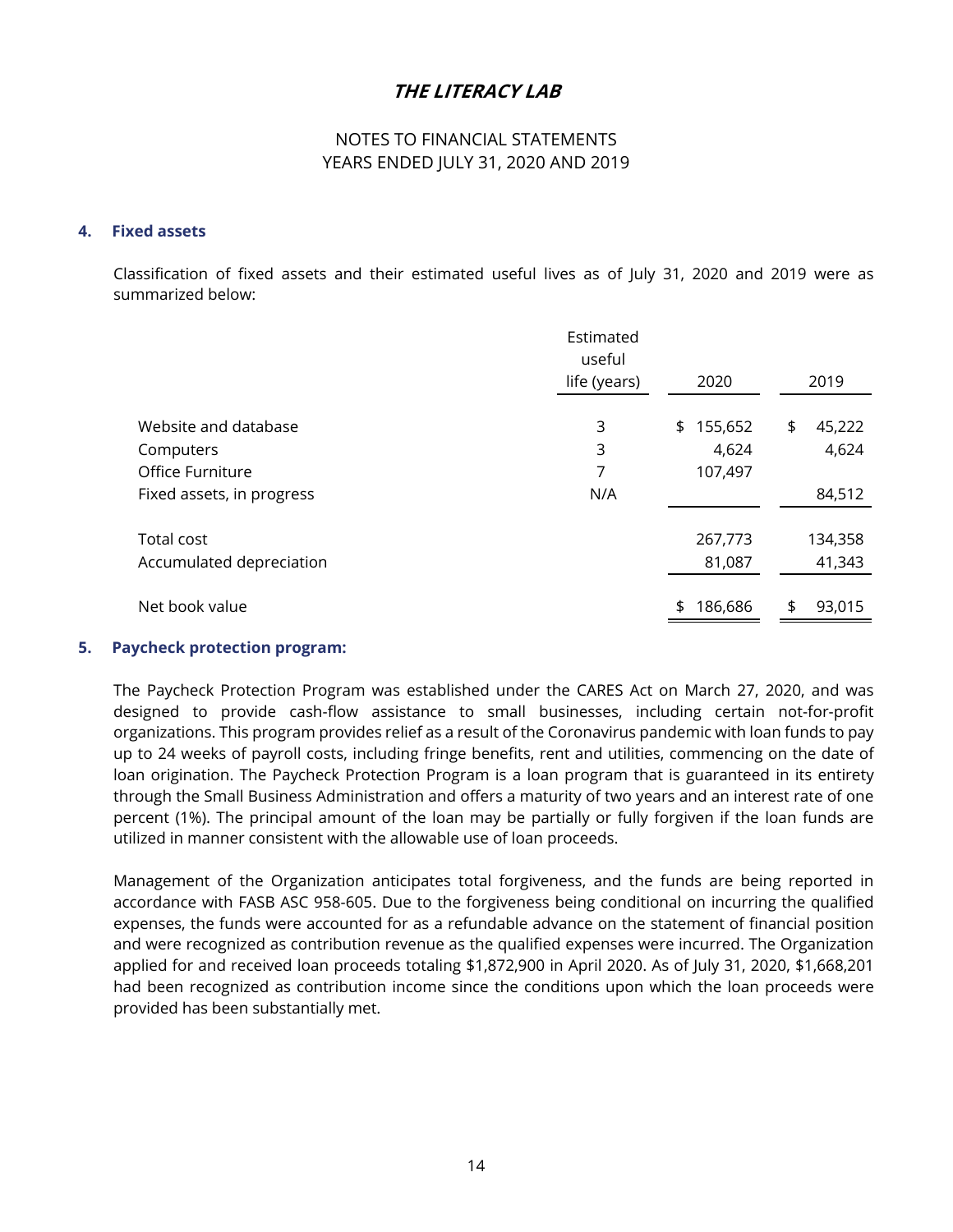## NOTES TO FINANCIAL STATEMENTS YEARS ENDED JULY 31, 2020 AND 2019

## **6. Net assets with donor restrictions:**

Net assets with donor restrictions are comprised of contributions received from various grants and donors, which are available to support future projects or operations. Net assets with donor restrictions as of July 31, 2020 and 2019 were available for the following:

|                                          | 2020 |             | 2019          |
|------------------------------------------|------|-------------|---------------|
| Purpose restricted:                      |      |             |               |
| Program services:                        |      |             |               |
| <b>Reading Corps</b>                     | \$   | 366,500     | \$<br>838,897 |
| Leading Men Fellowship                   |      | 541,000     | 714,765       |
| Recruitment and development              |      | 110,000     |               |
| Government relations                     |      | 250,000     |               |
| DEI initiative                           |      |             | 7,880         |
| Office relocation                        |      |             | 80,000        |
| Total purpose restricted                 |      | 1,267,500   | 1,641,542     |
| Time restricted                          |      | 225,000     | 20,000        |
| Total net assets with donor restrictions |      | \$1,492,500 | \$1,661,542   |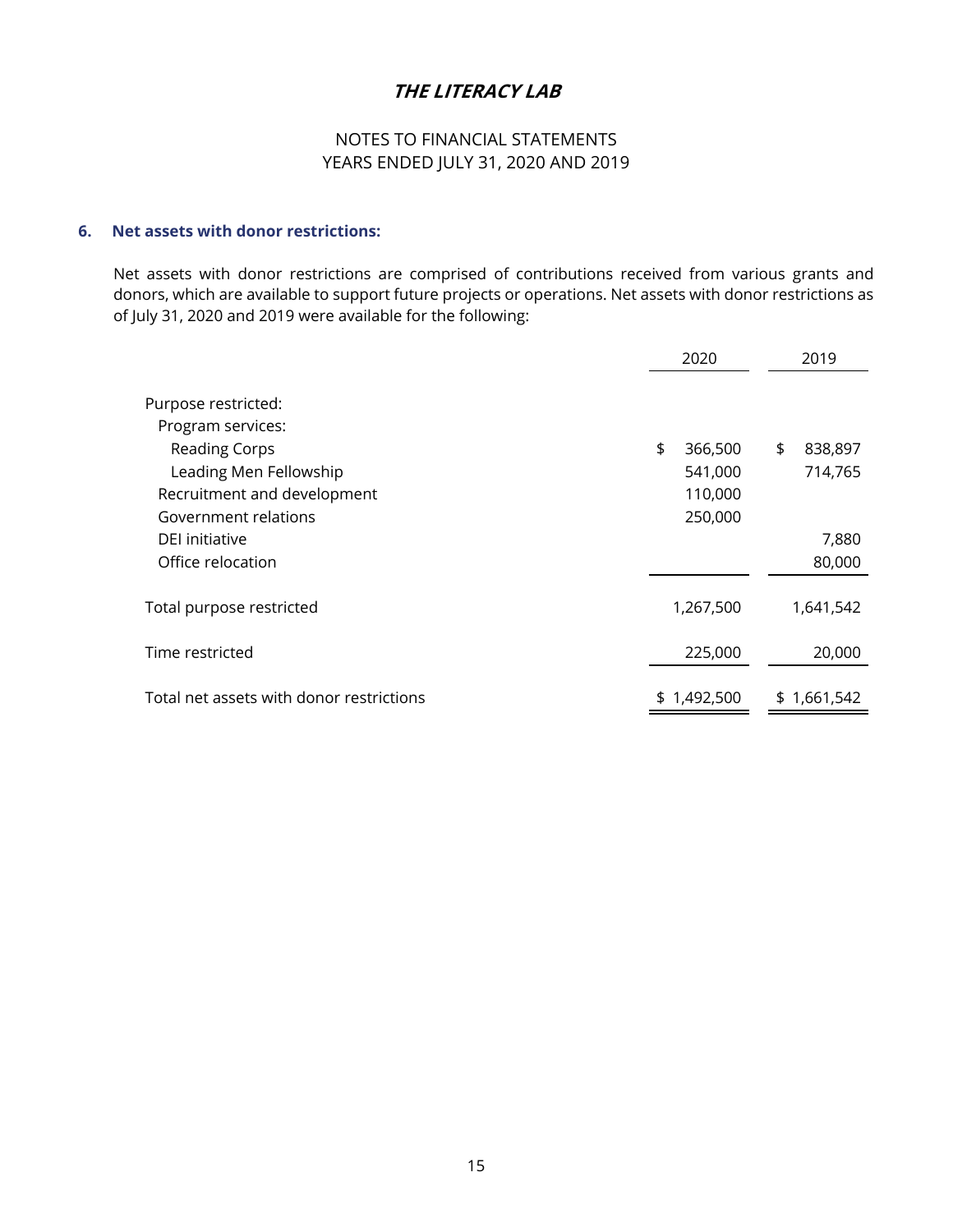## NOTES TO FINANCIAL STATEMENTS YEARS ENDED JULY 31, 2020 AND 2019

## **7. Released from restrictions:**

Net assets were released from donor restrictions by incurring expenses satisfying the restricted purpose or by occurrence of other events specified or implied by donors. During the years ended July 31, 2020 and 2019, the Organization expended funds from net assets with donor restrictions as follows:

|                                             | 2020        | 2019        |
|---------------------------------------------|-------------|-------------|
| Purpose restriction incurred:               |             |             |
| Program services:                           |             |             |
| <b>Reading Corps</b>                        | \$1,501,897 | \$1,377,760 |
| Leading Men Fellowship                      | 1,725,265   | 936,722     |
| DEI initiative                              | 7,880       | 2,120       |
| Office relocation                           | 80,000      |             |
| Ready to Read                               |             | 1,000       |
| Practice development                        |             | 250         |
| Recruitment                                 |             | 110,000     |
| Total released for purpose restrictions     | 3,315,042   | 2,427,852   |
|                                             |             |             |
| Time restriction expired                    | 20,000      | 94,885      |
| Total net assets released from restrictions | \$3,335,042 | \$2,522,737 |

## **8. Commitments:**

*Operating Sublease – 1400 16th Street, NW (Washington, DC):* 

The Organization entered into a lease agreement with Resources & Conservation Center LLC. on January 29, 2019 for the rent of office space located at 1400 16th Street NW, Washington, DC. The lease term commenced on August 17, 2019. Pursuant to the terms of the lease agreement, the landlord shall fully abate the base rent for the months of September and October 2019. Monthly base rent payments of \$18,700 commence on November 1, 2019. The lease calls for a yearly escalation of 2.5%, effective August 1st of each year. As a requirement of this lease, a security deposit in the amount of \$18,700 was made. Rental expense related to this lease for the year ended July 31, 2020 was \$220,730.

## *Operating Sublease – 1003 K Street, NW (Washington, DC):*

The Organization entered into a lease agreement with New Leaders, Inc. on November 10, 2015 for the rent of office space located at 1003 K Street NW, Washington, DC. The lease term commenced on December 1, 2015 and ended in August 2019. Rental expense related to this lease for the years ended July 31, 2020 and 2019 was \$11,756 and \$141,074, respectively.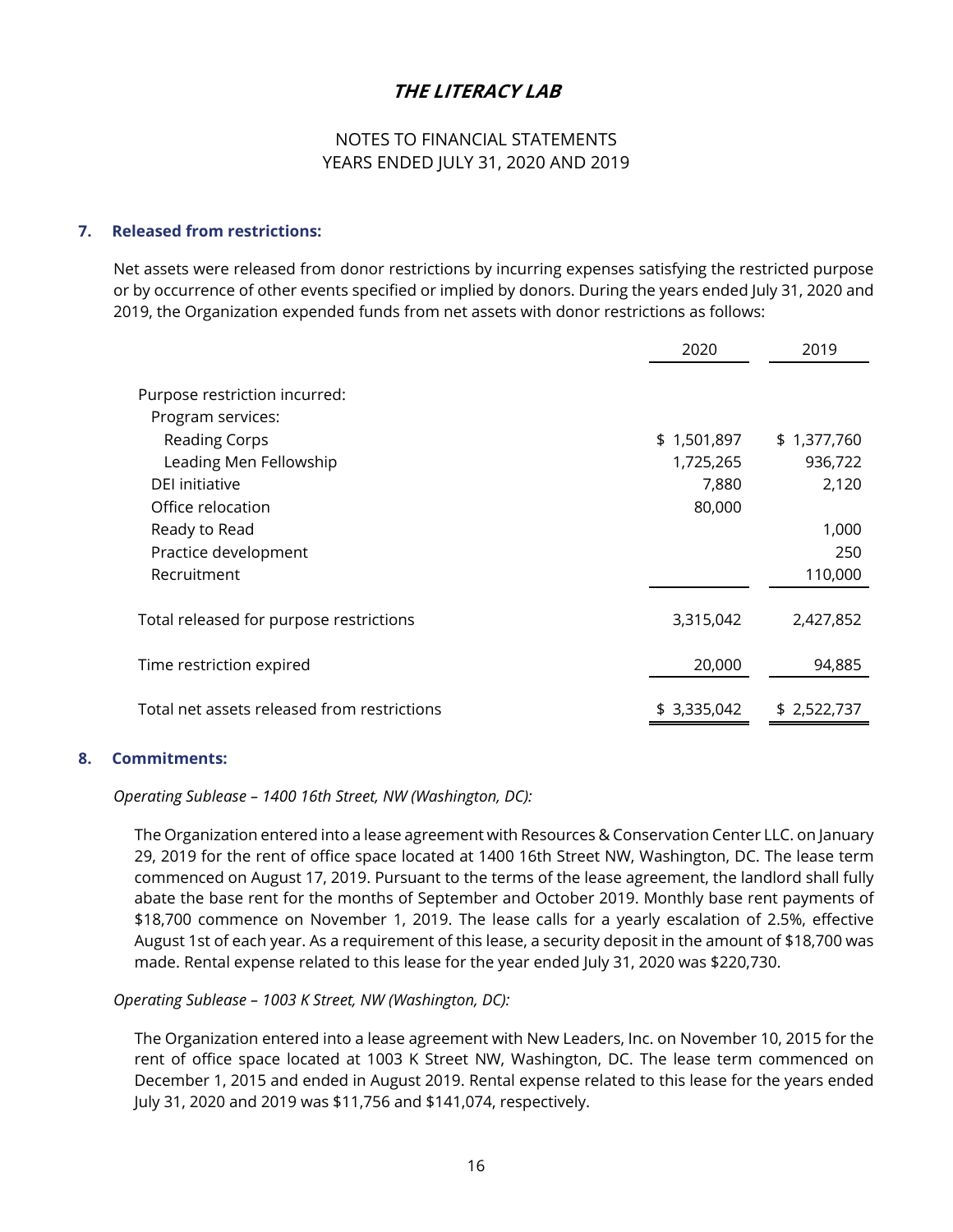## NOTES TO FINANCIAL STATEMENTS YEARS ENDED JULY 31, 2020 AND 2019

## **8. Commitments (continued):**

#### *Operating Sublease – 4049 Pennsylvania Avenue (Kansas City, MO):*

The Organization renewed the sublease agreement with Turn the Page for the rental of office space at 4049 Pennsylvania Avenue, Kansas City, MO. The lease renewal is effective for a period of thirty-six (36) months beginning on January 1, 2019 and expiring on December 31, 2021. Pursuant to the terms of the sublease agreement, the monthly rent amount is \$1,742. The lease calls for a monthly escalation of \$53, effective January 1st of each year. As a requirement of this lease, a security deposit in the amount of \$800 was made. Rental expense (including utilities) related to this lease for the years ended July 31, 2020 and 2019 was \$23,857 and \$20,801, respectively.

#### *Operating Lease – 1500 Union Avenue (Baltimore, MD):*

The Organization entered into a lease agreement with Union Avenue Master Sub-Tenant, LLC for the rental of office space at 1500 Union Avenue, Baltimore, MD. This lease is effective for a period of 36 months beginning on December 1, 2017 and expiring on November 30, 2020. Pursuant to the terms of the lease, monthly base rent shall be \$1,185 from December 1, 2017 through November 30, 2018, and increases to \$1,221 for December 1, 2018 through November 30, 2019 and \$1,257 for December 1, 2019 through November 30, 2020. The lease was extended for an additional three years commencing on December 1, 2020 and calls for a yearly escalation of 3%. In addition to the base rent, there is also a monthly fee to cover operating expenses. As a requirement of this lease, a security deposit in the amount of \$2,627 was made. Rental expense (including operating expenses) related to this lease for the years ended July 31, 2020 and 2019 was \$32,616 and \$33,494, respectively.

## *Operating Lease – One Federal Street, Building 101 (Springfield, MA):*

The Organization entered into a lease agreement with Springfield Technical Community College Assistance Corporation for the rental of office space at One Federal Street, Springfield, MA. This lease is effective for a period of 12 months beginning on June 1, 2018 and expiring on June 30, 2019. The lease was amended on June 19, 2019 to extend the term of the lease to June 30, 2020. Pursuant to the terms of the lease, monthly base rent shall be \$400 per month. As a requirement of this lease, a security deposit in the amount of \$400 was made. A new lease was signed in June 2020 and is effective for a period of 24 months beginning on July 1, 2020 and expiring on June 30, 2022. Pursuant to the terms of the lease, monthly rent shall be \$700 per month. As a requirement of this lease a security deposit in the amount of \$700 was made. Rental expense related to this lease for the years ended July 31, 2020 and 2019 was \$5,100 and \$4,800, respectively.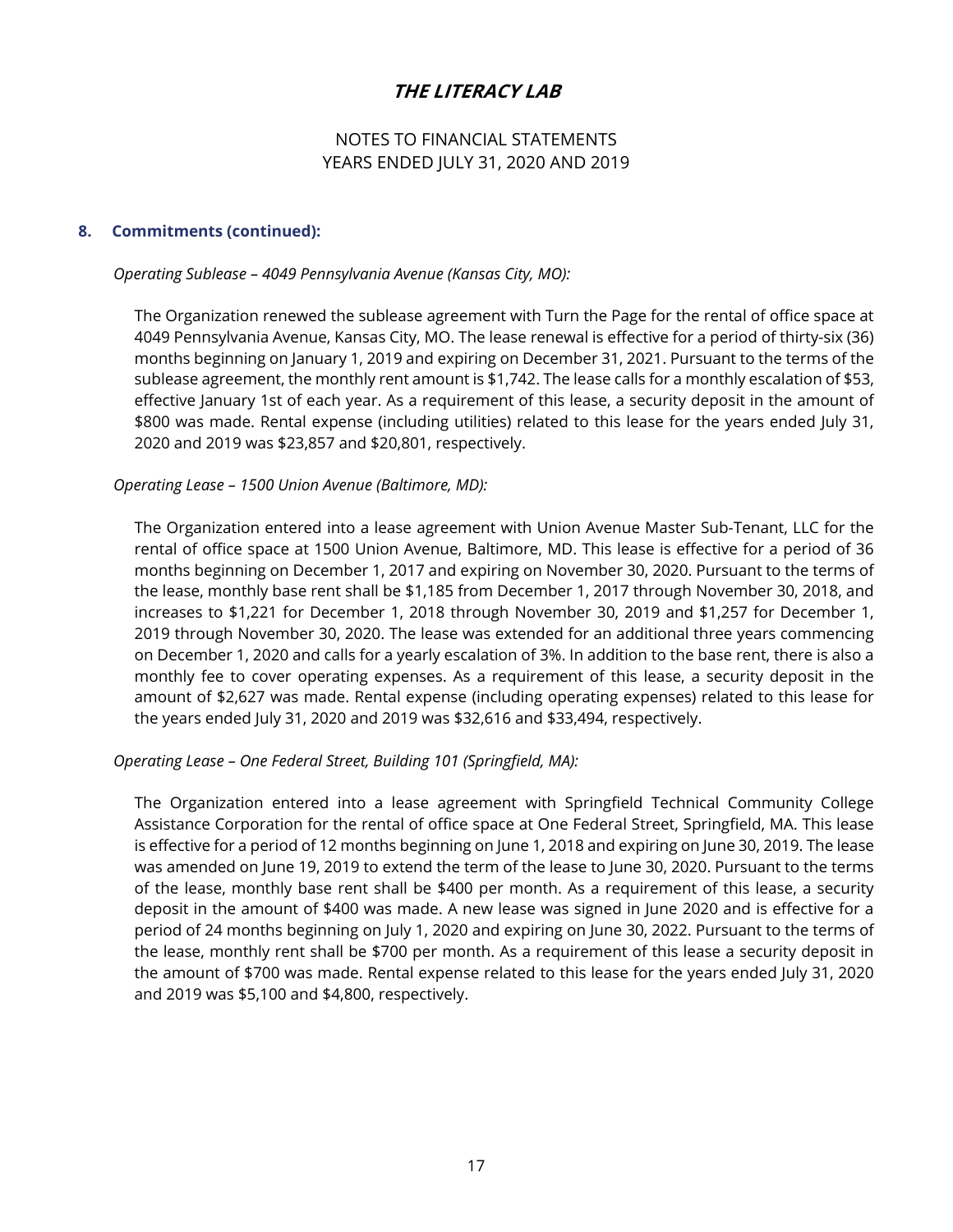## NOTES TO FINANCIAL STATEMENTS YEARS ENDED JULY 31, 2020 AND 2019

## **8. Commitments (continued):**

*Operating Lease – One Federal Street, Building 101 (Springfield, MA):* 

As of July 31, 2020, future minimum rental obligations required under these operating leases and subleases are as follows:

| Year ending<br>July 31, |    |             |
|-------------------------|----|-------------|
| 2021                    | \$ | 295,427     |
| 2022                    |    | 288,021     |
| 2023                    |    | 277,554     |
| 2024                    |    | 262,653     |
| 2025                    |    | 116,107     |
| Totals                  |    | \$1,239,762 |

## *Membership Agreements – 2920 W. Broad Street, Richmond, VA:*

The Organization entered into a membership agreement with Gather, LLC on March 5, 2018 for use of an office located at 2920 W. Broad St., Richmond, VA. This membership agreement calls for month to month payments of \$550, commencing on March 5, 2018. As a requirement of this new membership agreement, a security deposit in the amount of \$550 was made. Rental expense related to this membership agreement for the years ended July 31, 2020 and 2019 was \$6,565 and \$6,600, respectively.

On August 1, 2018, a separate membership agreement was executed for use of an office located at 2920 W. Broad St., Richmond, VA. This membership agreement calls for 12 monthly payments of \$550, commencing on August 1, 2018. The lease is currently month-to-month. As a requirement of this new membership agreement, a security deposit in the amount of \$550 was made. Rental expense related to this membership agreement for the years ended July 31, 2020 and 2019 was \$6,600 and \$6,600, respectively

On December 1, 2018, a separate membership agreement was executed for use of an office located at 2920 W. Broad St., Richmond, VA. This membership agreement calls for month-to-month payments of \$940, commencing on December 7, 2018. As a requirement of this new membership agreement, a security deposit in the amount of \$800 was made. Rental expense related to this membership agreement for the years ended July 31, 2020 and 2019 was \$11,503 and \$7,338, respectively.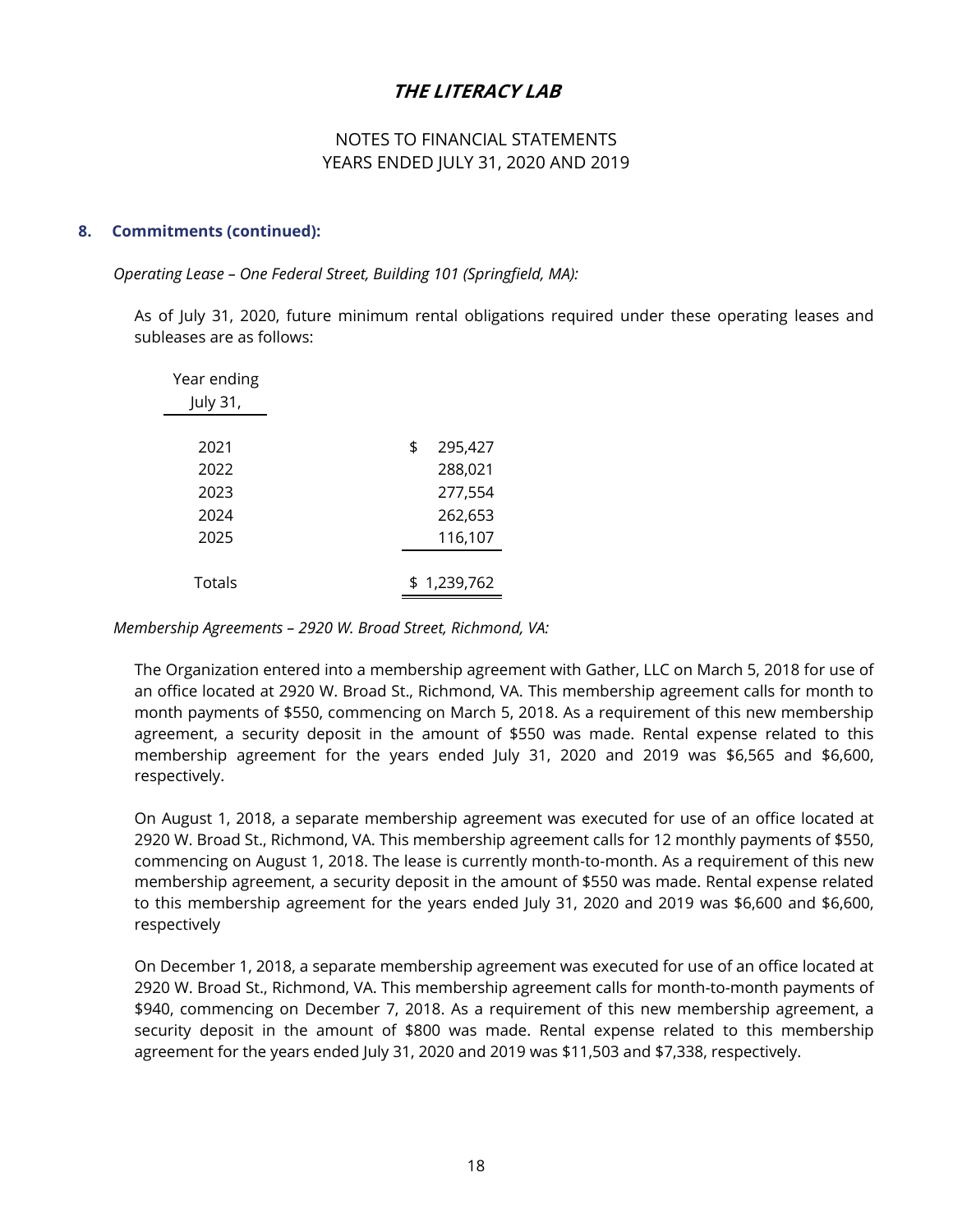## NOTES TO FINANCIAL STATEMENTS YEARS ENDED JULY 31, 2020 AND 2019

## **8. Commitments (continued):**

#### *Parking:*

The Organization pays monthly to rent up to five (5) parking spaces that could effectively be cancelled at any point in time. Rental expense related to these parking spaces for the years ended July 31, 2020 and 2019 was \$13,258 and \$14,500, respectively.

#### **9. Line of credit:**

 The Organization has a \$300,000 line of credit note with PNC Bank. Borrowings under the line bear interest at the *Wall Street Journal* Prime Rate plus 0.68% (3.25% at July 31, 2020). The line of credit is secured by the assets of the Organization. Accrued interest will be due and payable on the first day of each month. The outstanding principal balance and any unpaid interest are due at maturity (May 1, 2021). There have been no drawdowns on the line of credit, and there was no outstanding balance on the line of credit at July 31, 2020 and 2019. The agreement requires the Organization to comply with certain non-financial covenants.

#### **10. Concentrations:**

 The Organization holds its cash in checking and money market accounts at one financial institution. At July 31, 2020 and 2019, the total cash balance reported by the bank exceeded the Federal Deposit Insurance Corporation (FDIC) limit of \$250,000 by approximately \$5,611,000 and \$3,269,000, respectively. The Organization has not experienced any losses on these accounts and does not believe it is exposed to any significant credit risk related to cash.

 Total support attributable to grants and contributions was 75% and 70% for the years ended July 31, 2020 and 2019, respectively. Concentrations with respect to grants and contributions are limited due to the large number of contributors comprising the Organization's contributor base and their dispersion across different industries and donor backgrounds.

## **11. Related party transactions:**

 Various board members and family members of board members of the Organization contributed to the Organization. These contributions totaled \$139,300 and \$155,350 during the years ended July 31, 2020 and 2019, respectively.

## **12. Retirement plan:**

 Employees of the Organization are covered under an optional contributory retirement plan that covers substantially all employees. The Organization does not provide employer matching contributions. Therefore, no expense has been recorded for the years ended July 31, 2020 and 2019.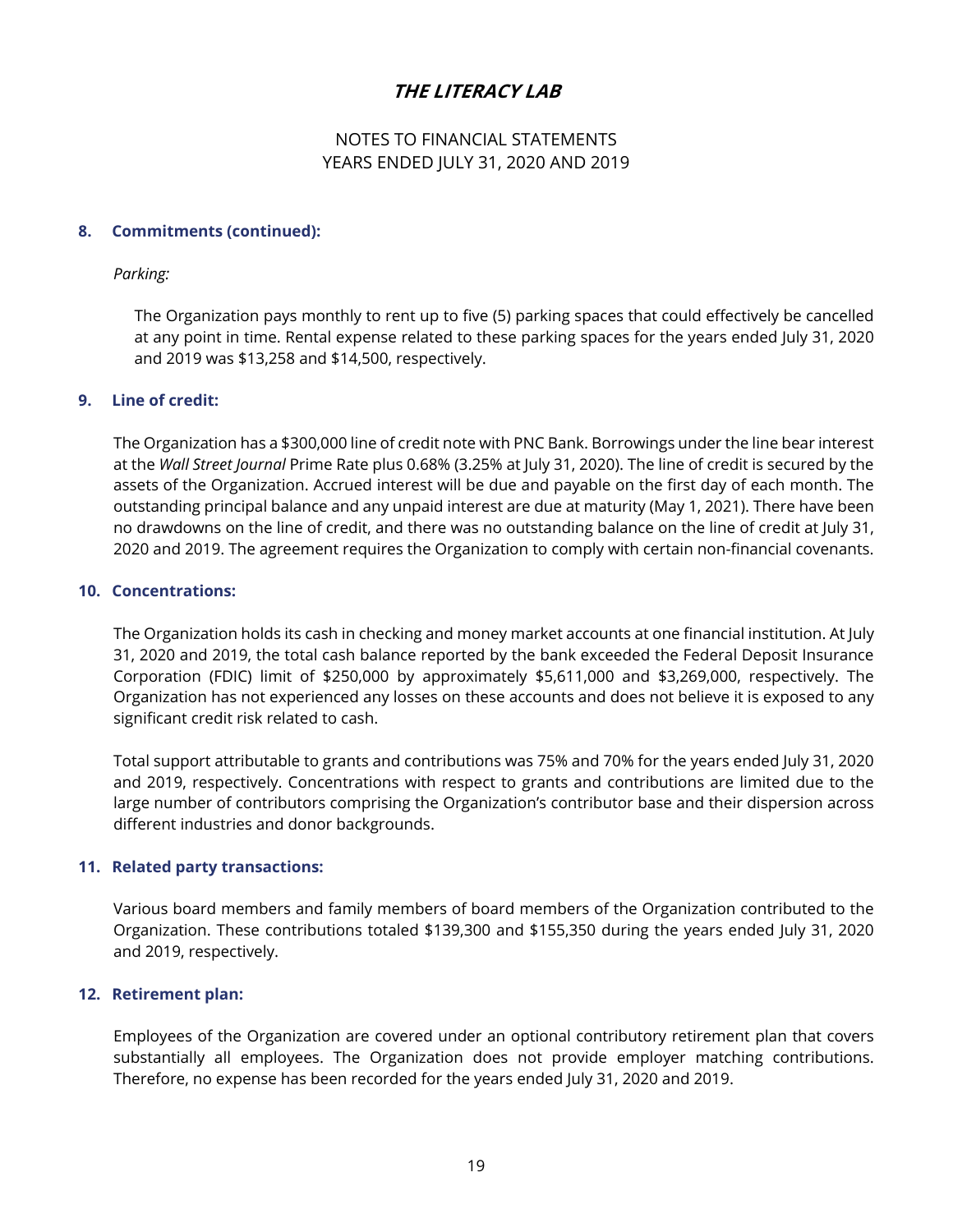## NOTES TO FINANCIAL STATEMENTS YEARS ENDED JULY 31, 2020 AND 2019

## **13. Risks and uncertainties:**

In December 2019, a novel strain of coronavirus (COVID-19) was reported to have surfaced in China. The World Health Organization has declared COVID-19 to constitute a "Public Health Emergency of International Concern" and characterized COVID-19 as a pandemic. The U.S. government has also implemented enhanced screenings, quarantine requirements and travel restrictions in connection with the COVID-19 outbreak. The spread of this virus has caused business disruption to many industries, due to state government-imposed shutdowns of businesses and other results of the illness, such as cancellation of large group events. While the Organization expects this matter may negatively impact its results, the extent of the impact of COVID-19 on the Organization's operations is highly uncertain and cannot be predicted.

Due to the school closures in the wake of the COVID-19 pandemic, all Literacy Lab tutors moved to conducting remote service and professional development. Tutors have helped create resources, engaged in community outreach and created video content for their students. As school closures continue thru the 2020-21 school year, The Literacy Lab will continue to work with its school partners, school districts and state governments to support students remotely.

The Literacy Lab will continue to sustain its program services by pursuing a balanced stream of funding from public institutions, private philanthropy and school contracts. The Literacy Lab's strong relationships with school partners and funders are a critical component of its sustainability as the Organization leverages federal and state AmeriCorps support with financial commitments from partner schools and private philanthropic contributions.

Overall, The Literacy Lab remains financially stable in fiscal year 2021. As the Organization looks beyond 2021, it is preparing for the protracted economic impact of the pandemic on public funding sources. To protect against this uncertainty, The Literacy Lab is preserving and building its reserve and continuing to invest in development and government relations efforts.

#### **14. Subsequent events:**

 Management evaluated subsequent events through January 19, 2021, the date the financial statements were available to be issued.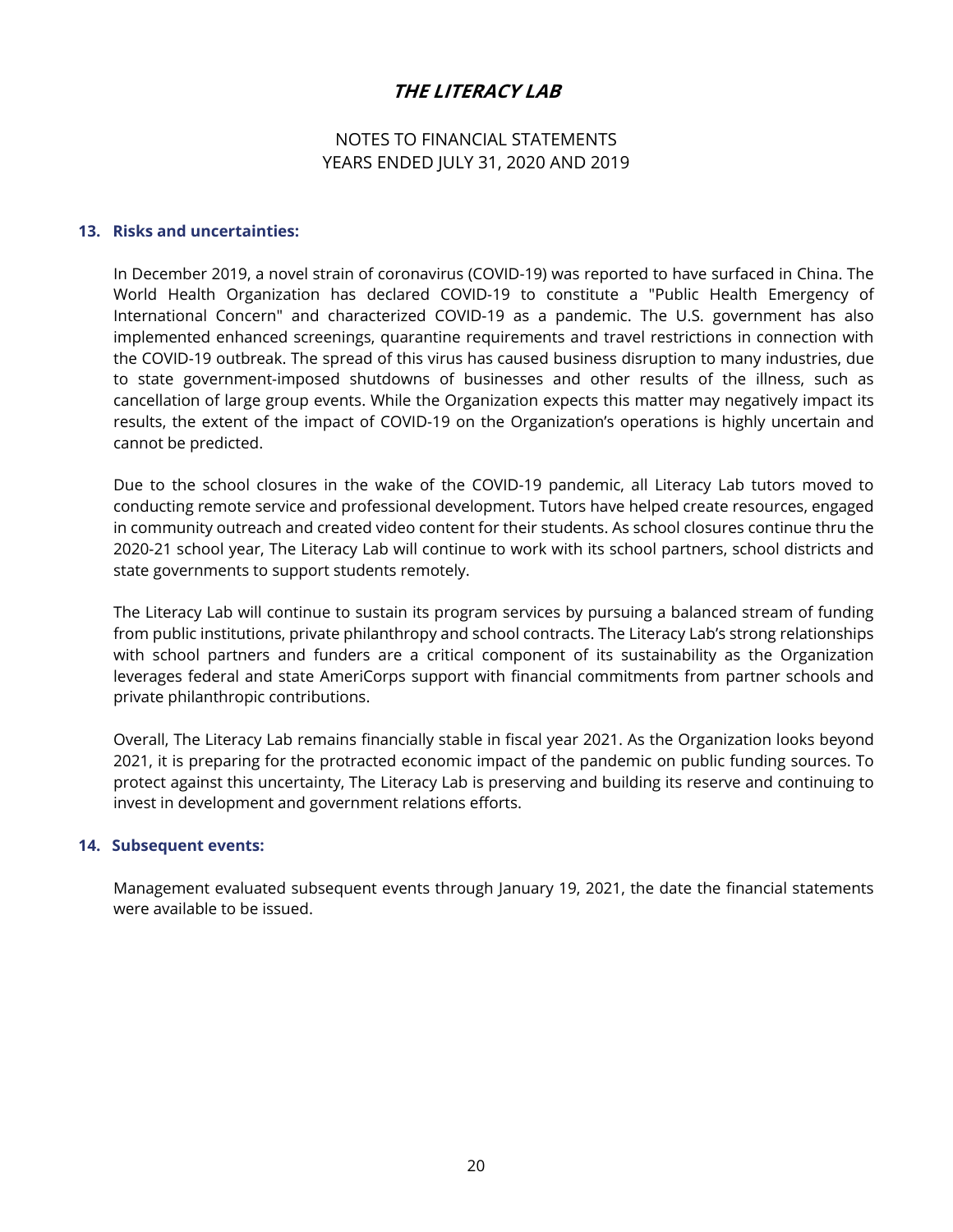# SCHEDULE OF REVENUES AND EXPENSES – DEPARTMENT OF WORKFORCE DEVELOPMENT – CONTRACT NO. 44500-O18-ILH0024-01 YEAR ENDED JULY 31, 2020 (See independent auditor's report)

|                                               | Approved      | Total contract costs            | through July 31, 2020 |  |
|-----------------------------------------------|---------------|---------------------------------|-----------------------|--|
|                                               | contract      |                                 | Actual                |  |
|                                               | budget        | Reported                        | costs                 |  |
| <b>Budget categories:</b>                     |               |                                 |                       |  |
| <b>Salaries</b>                               | 130,000<br>\$ | 130,000<br>\$                   | 130,000<br>\$         |  |
| Fringe benefits                               | 19,500        | 19,500                          | 19,500                |  |
| Marketing, participant training and placement | 263,500       | 263,500                         | 263,500               |  |
| Supplies and other expenses                   | 87,000        | 87,000                          | 87,000                |  |
| Total                                         | 500,000<br>\$ | 500,000<br>\$                   | 500,000<br>\$         |  |
|                                               |               | Grant funds received by year:   |                       |  |
|                                               | 7/31/2018     |                                 | 500,000<br>£          |  |
|                                               |               | Project costs expended by year: |                       |  |
|                                               | 7/31/2018     |                                 | \$<br>32,503          |  |
|                                               | 7/31/2019     |                                 | 337,368               |  |
|                                               | 7/31/2020     |                                 | 130,129               |  |
|                                               |               |                                 | 500,000<br>\$         |  |

## **Notes to schedule of revenues and expenses – Department of Workforce Development:**

#### *Significant accounting policies and general information:*

 The accompanying schedule of revenues and expenses – Department of Workforce Development (DWD) includes the DWD award activity of the Organization only and is presented on the accrual basis of accounting. Therefore, the amounts presented in this schedule may differ from the amounts presented in the preparation of the basic financial statements.

 Because the schedule presents only a selected portion of the operations of the Organization, it is not intended to, and does not, present the financial position or changes in net assets of the Organization.

#### *Contract period:*

The DWD Grant contract period ran from March 23, 2018 to March 22, 2020.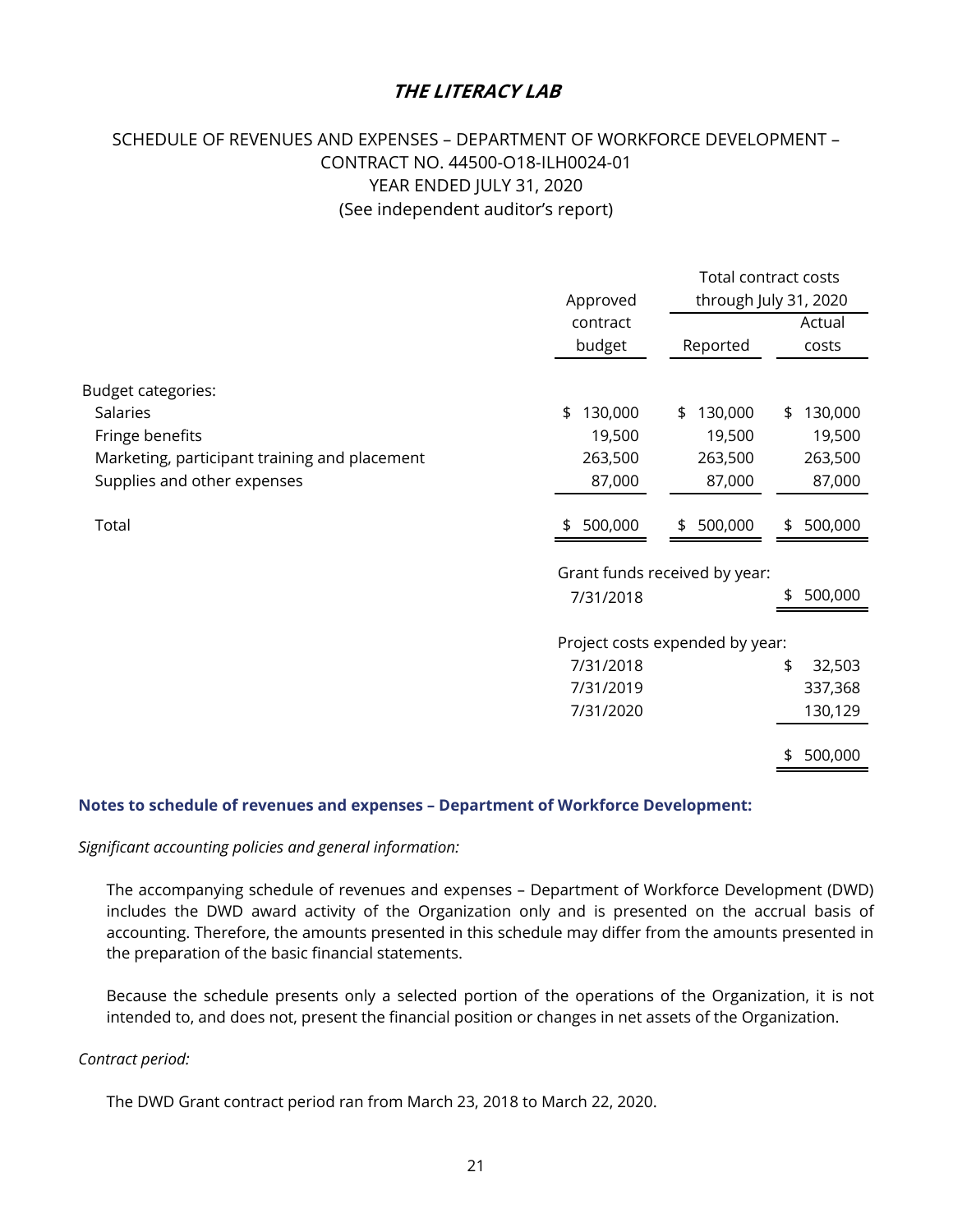# SCHEDULE OF EXPENDITURES OF FEDERAL AWARDS YEAR ENDED JULY 31, 2020 (See independent auditor's report)

|                                                                     | Federal     | Pass-through |                 |  |
|---------------------------------------------------------------------|-------------|--------------|-----------------|--|
|                                                                     | <b>CFDA</b> | grantors     | Federal         |  |
| Federal grantor/pass-through grantor program title                  | number      | number       | expenditures    |  |
|                                                                     |             |              |                 |  |
| <b>Corporation for National and Community Services:</b>             |             |              |                 |  |
| 2019 AmeriCorps National Direct Grant                               | 94.006      | N/A          | 1,625,512<br>\$ |  |
| Passed Through the Virginia Department of Social Services,          |             |              |                 |  |
| VA Reading Corps                                                    | 94.006      | N/A          | 726,178         |  |
| Passed Through the Missouri Community Service Foundation:           |             |              |                 |  |
| <b>MO Reading Corps</b>                                             | 94.006      | N/A          | 531,720         |  |
| MO Reading Corps - Planning Grant                                   | 94.006      | N/A          | 42,039          |  |
| Passed Through the Maryland Governor's Office                       |             |              |                 |  |
| on Service and Volunteerism, MD Reading Corps                       | 94.006      | N/A          | 340,300         |  |
| Passed Through the Massachusetts Service Alliance,                  |             |              |                 |  |
| <b>MA Reading Corps</b>                                             | 94.006      | N/A          | 298,639         |  |
| <b>Total Corporation for National and Community Services</b>        |             |              | 3,564,388       |  |
|                                                                     |             |              |                 |  |
| <b>U.S. Department of Education:</b>                                |             |              |                 |  |
| Passed Through the District of Columbia, SOAR Act - Nonprofit Third |             |              |                 |  |
| Party Organization Support Organization Grant                       | 84.370C     | N/A          | 77,848          |  |
| <b>U.S. Department of Health and Human Services:</b>                |             |              |                 |  |
| Passed Through the Wisconsin Department of Children and Families,   |             |              |                 |  |
| Preschool Development Grant Birth to Five                           | 93.434      | N/A          | 146,835         |  |
| <b>Total federal awards</b>                                         |             |              | 3,789,071       |  |
|                                                                     |             |              |                 |  |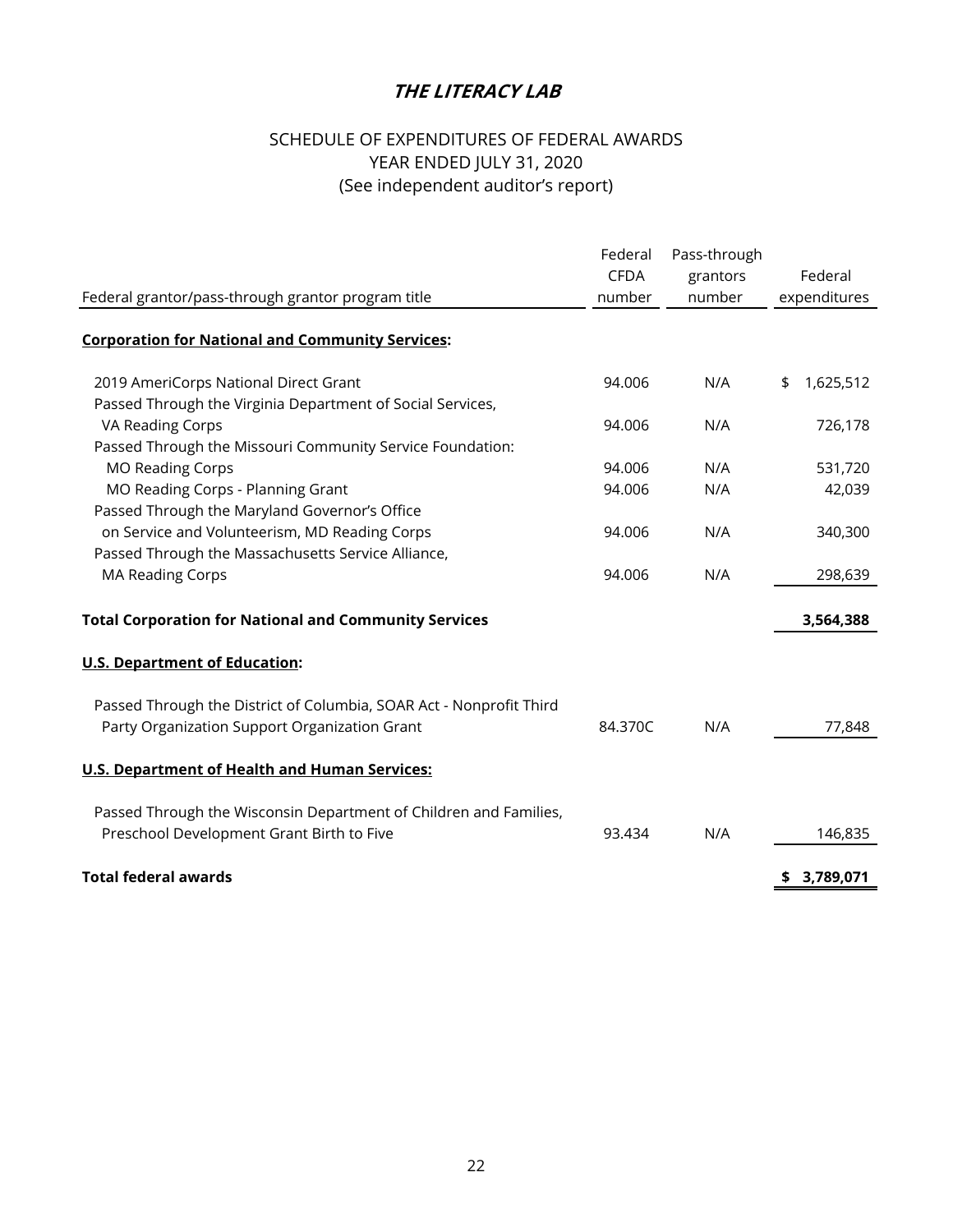## NOTES TO SCHEDULE OF EXPENDITURES OF FEDERAL AWARDS YEAR ENDED JULY 31, 2020 (See independent auditor's report)

#### *Significant accounting policies and general information:*

The accompanying schedule of expenditures of federal awards includes the federal award activity of the Organization and is presented on the accrual basis of accounting. The information in the schedule is presented in accordance with Title 2 U.S. *Code of Federal Regulations Part 200*, *Uniform Administrative Requirements, Cost Principles and Audit Requirements for Federal Awards* (Uniform Guidance). Therefore, the amounts presented in this schedule may differ from the amounts presented in the preparation of the basic financial statements.

Because the schedule presents only a selected portion of the operations of the Organization, it is not intended to, and does not, present the financial position or changes in net assets of the Organization.

None of the federal awards received have been passed through to subrecipients.

#### *Indirect costs:*

The Corporation elected not to use the ten percent deminimis indirect cost rate.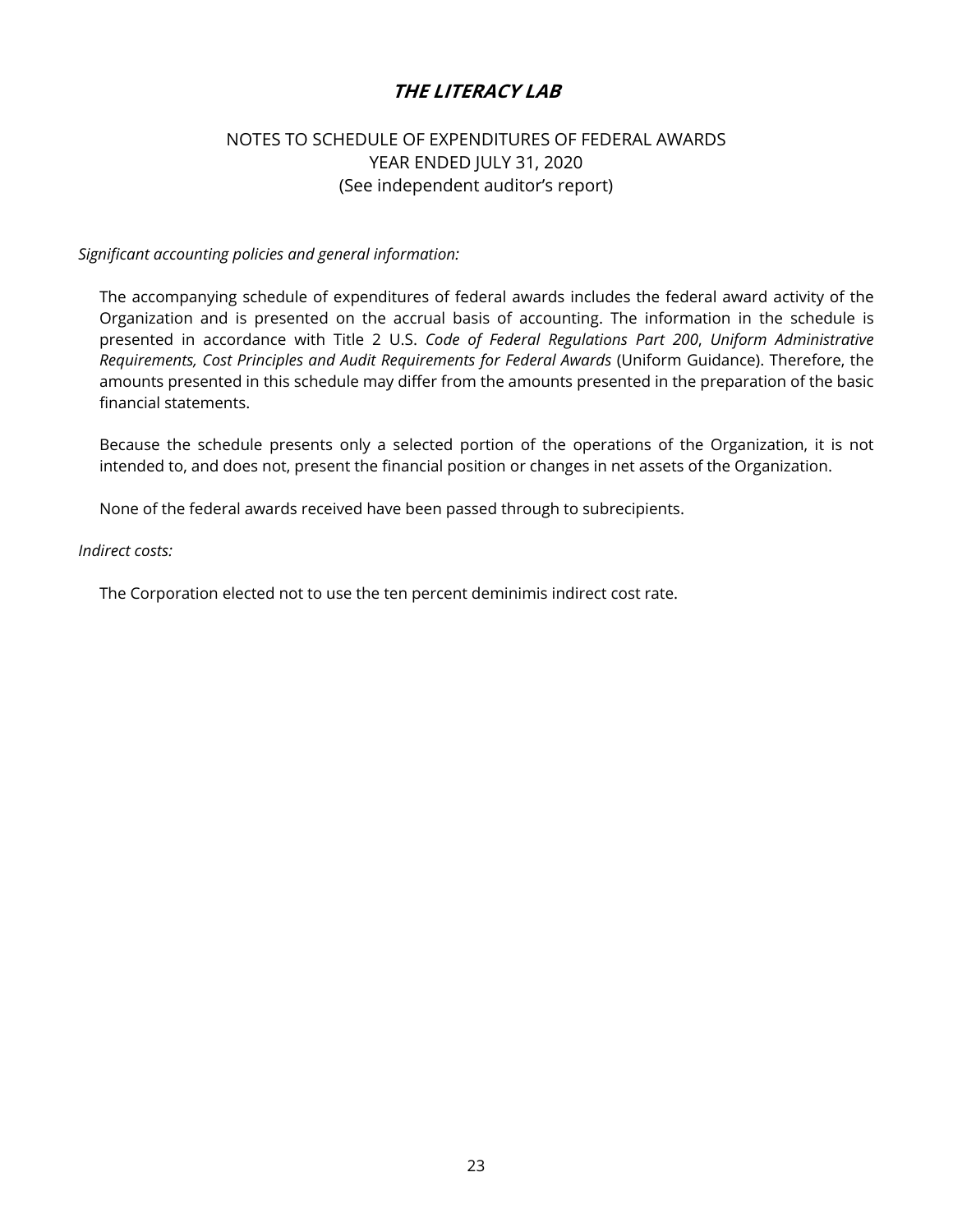

A Professional Corporation

Independent Auditor's Report on Internal Control over Financial Reporting and on Compliance and Other Matters Based on an Audit of Financial Statements Performed in Accordance with *Government Auditing Standards* 

Board of Directors The Literacy Lab Washington, D.C.

We have audited, in accordance with auditing standards generally accepted in the United States of America and the standards applicable to financial audits contained in *Government Auditing Standards* issued by the Comptroller General of the United States, the financial statements of The Literacy Lab, which comprise the statement of financial position as of July 31, 2020 and the related statements of activities, functional expenses and cash flows for the year then ended and the related notes to the financial statements and have issued our report thereon dated January 19, 2021.

## **Internal Control Over Financial Reporting**

In planning and performing our audit of the financial statements, we considered The Literacy Lab's internal control over financial reporting (internal control) to determine the audit procedures that are appropriate in the circumstances for the purpose of expressing our opinion on the financial statements, but not for the purpose of expressing an opinion on the effectiveness of The Literacy Lab's internal control. Accordingly, we do not express an opinion on the effectiveness of The Literacy Lab's internal control.

A *deficiency in internal control* exists when the design or operation of a control does not allow management or employees, in the normal course of performing their assigned functions to prevent or detect and correct misstatements on a timely basis. A *material weakness* is a deficiency, or a combination of deficiencies, in internal control, such that there is a reasonable possibility that a material misstatement of the entity's financial statements will not be prevented or detected and corrected on a timely basis. A *significant deficiency* is a deficiency, or a combination of deficiencies, in internal control that is less severe than a material weakness, yet important enough to merit attention by those charged with governance.

Our consideration of internal control was for the limited purpose described in the first paragraph of this section and was not designed to identify all deficiencies in internal control that might be material weaknesses or significant deficiencies. Given these limitations, during our audit, we did not identify any deficiencies in internal control that we consider to be material weaknesses. However, material weaknesses may exist that have not been identified.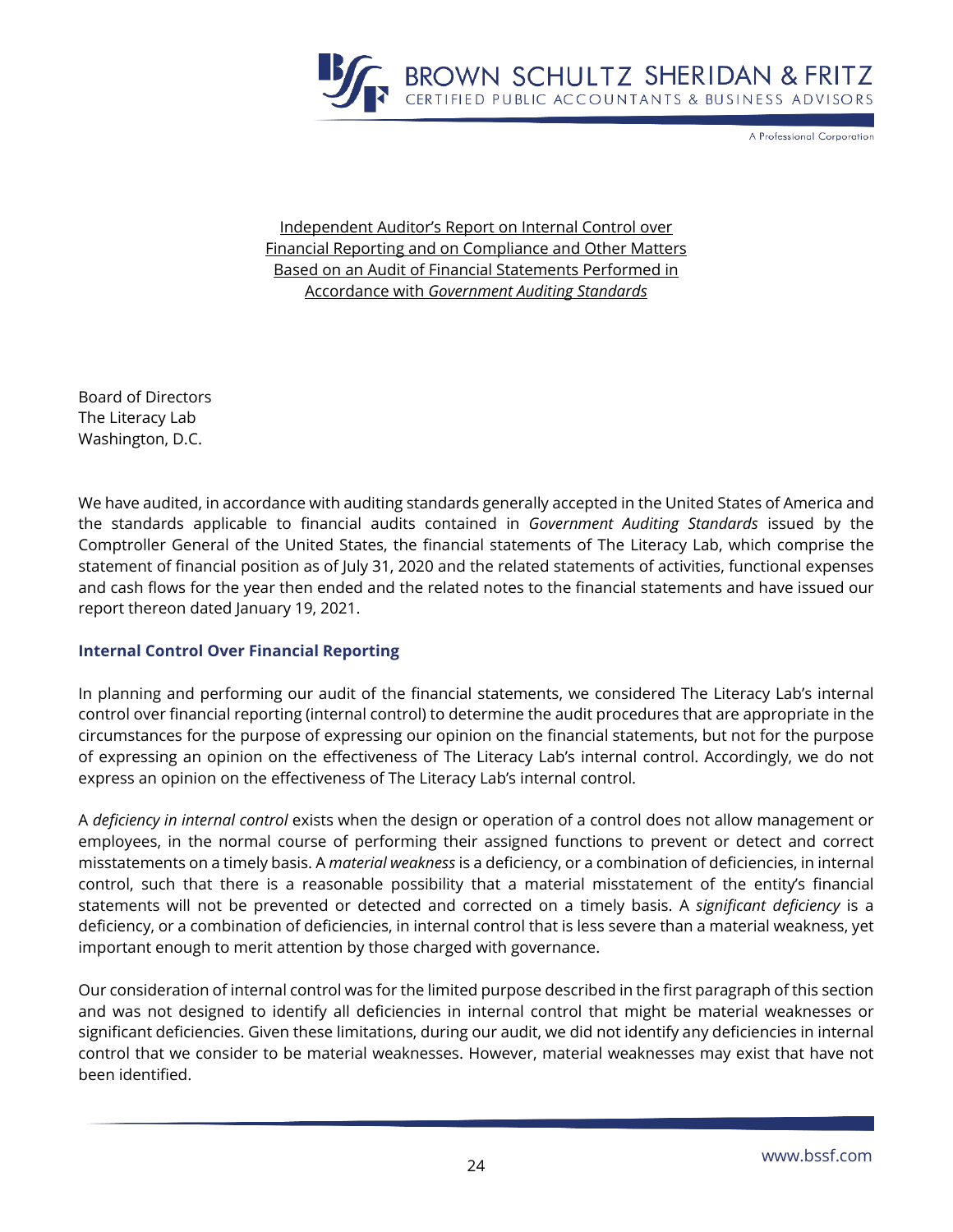#### **Compliance and Other Matters**

As part of obtaining reasonable assurance about whether The Literacy Lab's financial statements are free of material misstatement, we performed tests of its compliance with certain provisions of laws, regulations, contracts and grant agreements; noncompliance with which could have a direct and material effect on the determination of financial statement amounts. However, providing an opinion on compliance with those provisions was not an objective of our audit, and accordingly, we do not express such an opinion. The results of our tests disclosed no instances of noncompliance or other matters that are required to be reported under *Government Auditing Standards*.

## **Purpose of this Report**

The purpose of this report is solely to describe the scope of our testing of internal control and compliance and the results of that testing, and not to provide an opinion on the effectiveness of The Literacy Lab's internal control or on compliance. This report is an integral part of an audit performed in accordance with *Government Auditing Standards* in considering The Literacy Lab's internal control and compliance. Accordingly, this communication is not suitable for any other purpose.

Brown Schultz Skidan's Fitz

Camp Hill, Pennsylvania January 19, 2021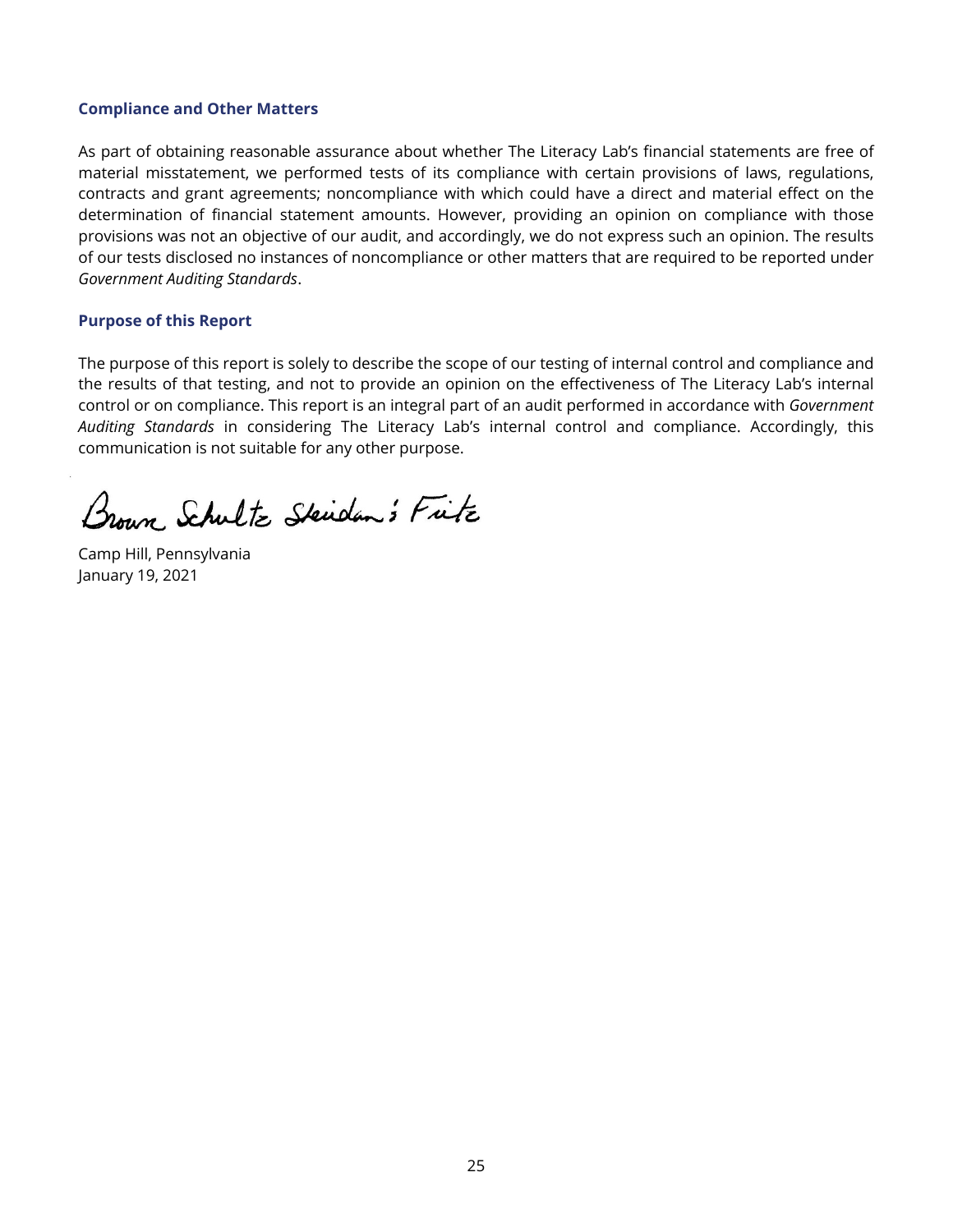

A Professional Corporation

## Independent Auditor's Report on Compliance for the Major Program and on Internal Control Over Compliance Required by the Uniform Guidance

Board of Directors The Literacy Lab Washington, D.C.

## **Report on Compliance for the Major Federal Program**

We have audited The Literacy Lab's compliance with the types of compliance requirements described in the *OMB Compliance Supplement* that could have a direct and material effect on The Literacy Lab's major federal program for the year ended July 31, 2020. The Literacy Lab's major federal program is identified in the summary of auditor's results section of the accompanying schedule of findings and questioned costs.

## **Management's Responsibility**

Management is responsible for compliance with federal statutes, regulations and the terms and conditions of its federal awards applicable to its federal programs.

## **Auditor's Responsibility**

Our responsibility is to express an opinion on compliance for The Literacy Lab's major federal program based on our audit of the types of compliance requirements referred to above. We conducted our audit of compliance in accordance with auditing standards generally accepted in the United States of America; the standards applicable to financial audits contained in *Government Auditing Standards*, issued by the Comptroller General of the United States and the audit requirements of Title 2 U.S. *Code of Federal Regulations Part 200*, *Uniform Administrative Requirements, Cost Principles and Audit Requirements for Federal Awards* (Uniform Guidance). Those standards and the Uniform Guidance require that we plan and perform the audit to obtain reasonable assurance about whether noncompliance with the types of compliance requirements referred to above that could have a direct and material effect on a major federal program occurred. An audit includes examining, on a test basis, evidence about The Literacy Lab's compliance with those requirements and performing such other procedures as we considered necessary in the circumstances.

We believe that our audit provides a reasonable basis for our opinion on compliance for the major federal program. However, our audit does not provide a legal determination on The Literacy Lab's compliance.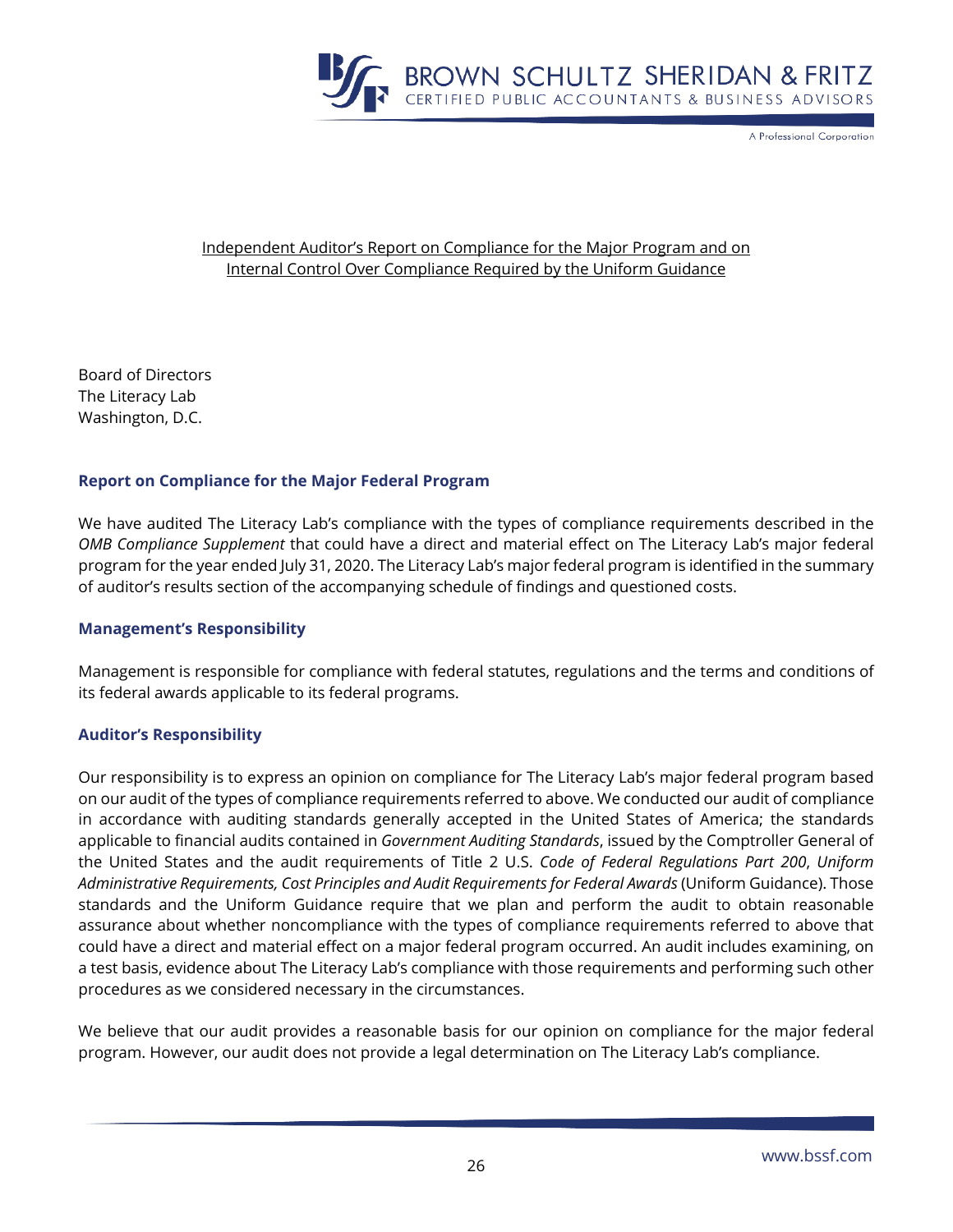## **Opinion on the Major Federal Program**

In our opinion, The Literacy Lab complied, in all material respects, with the types of compliance requirements referred to above that could have a direct and material effect on its major federal program for the year ended July 31, 2020.

## **Report on Internal Control Over Compliance**

Management of The Literacy Lab is responsible for establishing and maintaining effective internal control over compliance with the types of compliance requirements referred to above. In planning and performing our audit of compliance, we considered The Literacy Lab's internal control over compliance with the types of requirements that could have a direct and material effect on the major federal program to determine the auditing procedures that are appropriate in the circumstances for the purpose of expressing our opinion on compliance for the major federal program and to test and report on internal control over compliance in accordance with the Uniform Guidance, but not for the purpose of expressing an opinion on the effectiveness of internal control over compliance. Accordingly, we do not express an opinion on the effectiveness of The Literacy Lab's internal control over compliance.

A *deficiency in internal control over compliance* exists when the design or operation of a control over compliance does not allow management or employees, in the normal course of performing their assigned functions, to prevent or detect and correct noncompliance with a type of compliance requirement of a federal program on a timely basis. A *material weakness in internal control over compliance* is a deficiency, or combination of deficiencies, in internal control over compliance, such that there is a reasonable possibility that material noncompliance with a type of compliance requirement of a federal program will not be prevented or detected and corrected on a timely basis. A *significant deficiency in internal control over compliance* is a deficiency, or a combination of deficiencies, in internal control over compliance with a type of compliance requirement of a federal program that is less severe than a material weakness in internal control over compliance, yet important enough to merit attention by those charged with governance.

Our consideration of internal control over compliance was for the limited purpose described in the first paragraph of this section and was not designed to identify all deficiencies in internal control over compliance that might be material weaknesses or significant deficiencies. We did not identify any deficiencies in internal control over compliance that we consider to be material weaknesses. However, material weaknesses may exist that have not been identified.

## **Purpose of this Report**

The purpose of this report on internal control over compliance is solely to describe the scope of our testing of internal control over compliance and the results of that testing based on the requirements of the Uniform Guidance. Accordingly, this report is not suitable for any other purpose.

Brown Schultz Skidan's Fitz

Camp Hill, Pennsylvania January 19, 2021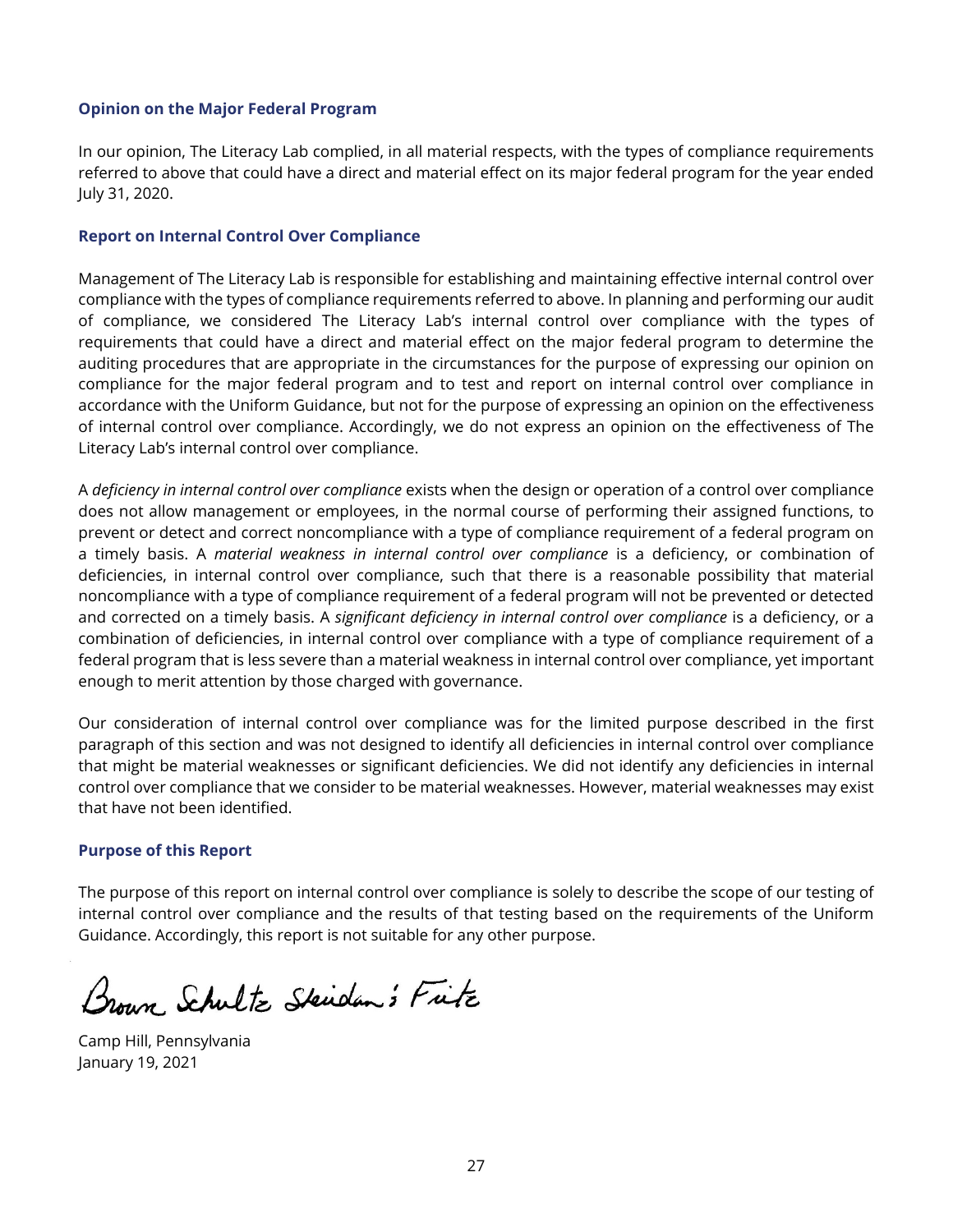# SCHEDULE OF FINDINGS AND QUESTIONED COSTS YEAR ENDED JULY 31, 2020

## I. SUMMARY OF AUDITOR'S RESULTS:

| <b>Financial statements</b>                                                                           |            |                                    |              |                   |  |  |
|-------------------------------------------------------------------------------------------------------|------------|------------------------------------|--------------|-------------------|--|--|
| Type of auditor's report issued:                                                                      |            | Unmodified                         |              |                   |  |  |
| Internal control over financial reporting:                                                            |            |                                    |              |                   |  |  |
| Material weakness(es) identified?                                                                     |            | yes                                | x no         |                   |  |  |
| Significant deficiency(ies) identified that are not<br>considered to be material weakness(es)?        |            | yes                                |              | $X$ none reported |  |  |
| Noncompliance material to financial statements noted?                                                 |            | yes                                | $X$ no       |                   |  |  |
| Federal awards                                                                                        |            |                                    |              |                   |  |  |
| Internal control over major programs:                                                                 |            |                                    |              |                   |  |  |
| Material weakness(es) identified?                                                                     |            | yes                                | $\mathsf{X}$ | no                |  |  |
| Significant deficiency(ies) identified that are not<br>considered to be material weakness(es)?        |            | $\rule{1em}{0.15mm}$ yes           |              | $X$ none reported |  |  |
| Type of auditor's report issued on compliance for<br>major programs:                                  |            | Unmodified                         |              |                   |  |  |
| Any audit findings disclosed that are required to be reported<br>in accordance with Uniform Guidance? |            | yes                                | <u>X</u> no  |                   |  |  |
| Identification of major program:                                                                      |            |                                    |              |                   |  |  |
| CFDA number(s)                                                                                        |            | Name of federal program or cluster |              |                   |  |  |
| 94.006                                                                                                | AmeriCorps |                                    |              |                   |  |  |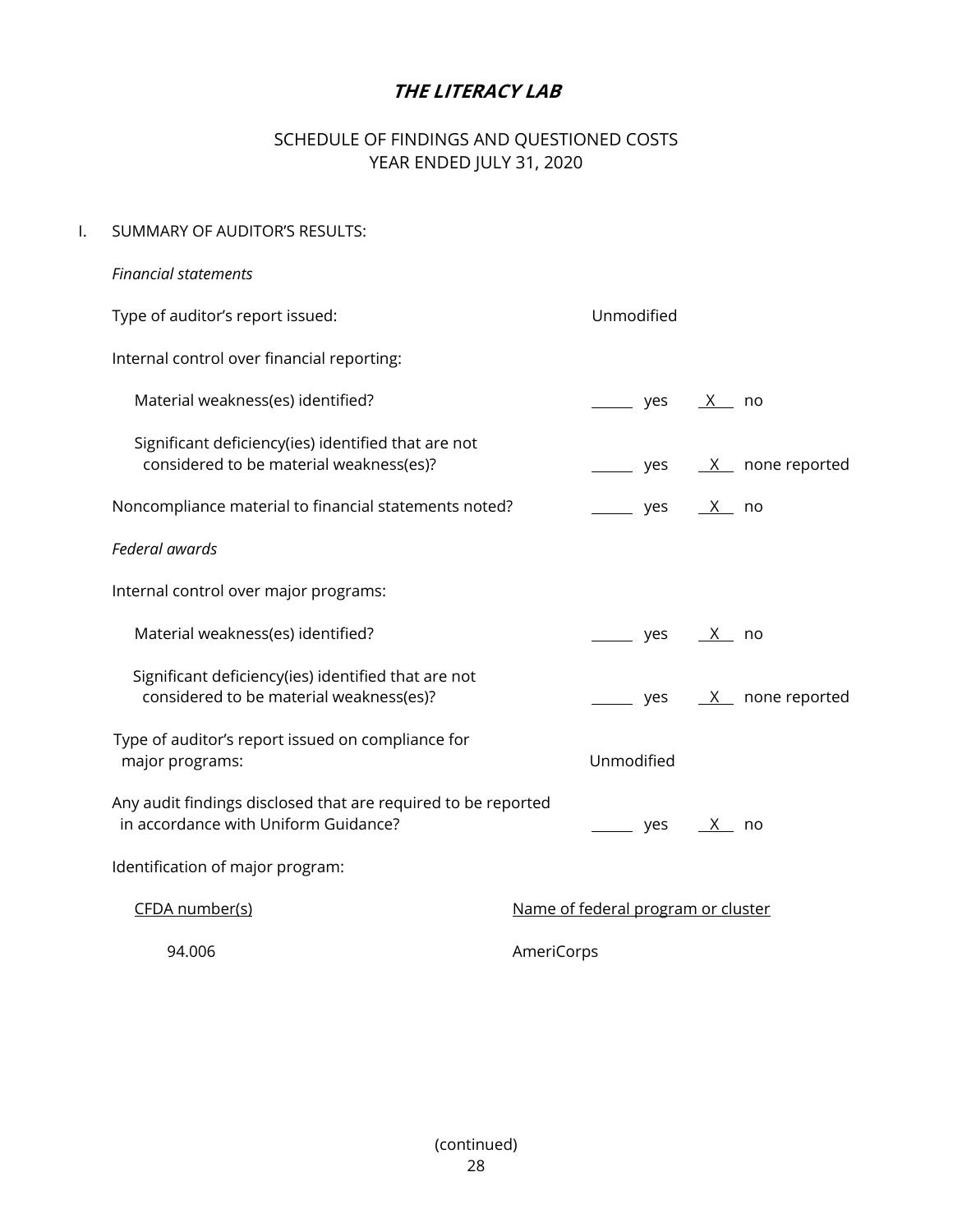# SCHEDULE OF FINDINGS AND QUESTIONED COSTS (CONTINUED) YEAR ENDED JULY 31, 2020

## I. SUMMARY OF AUDITOR'S RESULTS (continued):

 Dollar threshold used to distinguish between type A and type B programs:  $\frac{$ 750,000}{2}$ 

Auditee qualified as low-risk auditee?  $\frac{X}{Y}$  yes  $\frac{X}{Y}$  no

II. FINANCIAL STATEMENT FINDINGS:

None

III. FEDERAL AWARD FINDINGS AND QUESTIONED COSTS:

None